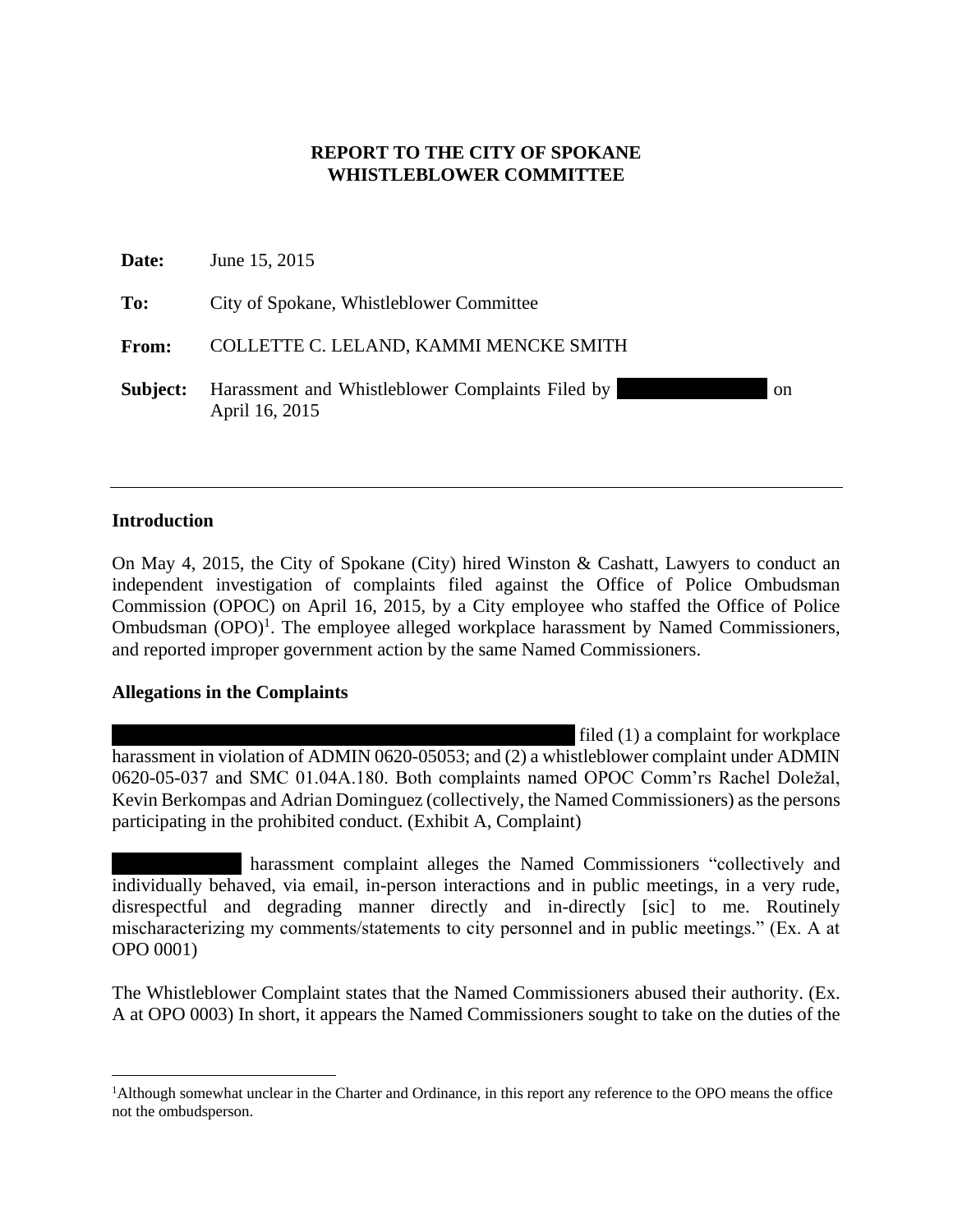Ombudsman and viewed the DOJ's Collaborative Reform Review of SPD's use of force policies and practices (DOJ Report) as a mandate to "wipe and reload" the OPO.

alleges the Named Commissioners (1) have used the absence of an ombudsperson to direct her to draft policies and procedures required for the discharge of the OPO's duties, so that the OPOC would be able to approve and adopt those procedures before a new ombudsperson is hired; (2) altered OPOC meeting minutes to misrepresent discussions that took place at OPOC meetings, disregarded those minutes prepared by staff, and refused to sign them; (3) excluded voting information from OPOC meeting minutes, even when asked by other commission members to include their votes; (4) took steps to avoid the requirements of the Open Public Meeting Act; (5) misrepresented the statements and conduct of OPO staff; (6) sought to direct the projects and priorities conducted by OPO staff; (7) sought to evaluate individual OPO personnel before an ombudsman was hired; and (8) sought to cut other commissioners out of the decision-making process. (Ex. A at OPO 0007)

## **Conduct of the Investigation**

Between May 4 and June 5, 2015, Kammi Mencke Smith and Collette Leland of Winston & Cashatt, Lawyers reviewed documents provided by the Complainant and City employees, reviewed recordings of at least seven OPOC meetings, and interviewed 20 witnesses concerning the allegations in the complaints. The individuals interviewed were:

- 1. Complainant)
- 2. Spokane Police Chief Frank Straub
- 3. OPOC Commissioner Scott Richter
- 4. OPOC Commissioner Adrian Dominguez
- 5. OPOC Commissioner Debra Conklin
- 6. OPOC Commissioner Kevin Berkompas
- 7. OPOC Commissioner Rachel Doležal
- 8. Former OPO Assistant Elysia Spenser
- 9. Former Police Ombudsman Tim Burns
- 10. Chris Cavanaugh, HR Process & Programs Manager
- 11. Councilperson Amber Waldref
- 12. Assistant City Attorney Erin Jacobson
- 13. Councilperson Mike Fagan
- 14. Officer Ryan Snider
- 15. Lt. Kevin King
- 16. HR Director Heather Lowe
- 17. City Attorney Nancy Isserlis
- 18. Assistant City Attorney Mike Piccolo
- 19. Assistant City Attorney Tim Szambelan
- 20. City Administrator Theresa Sanders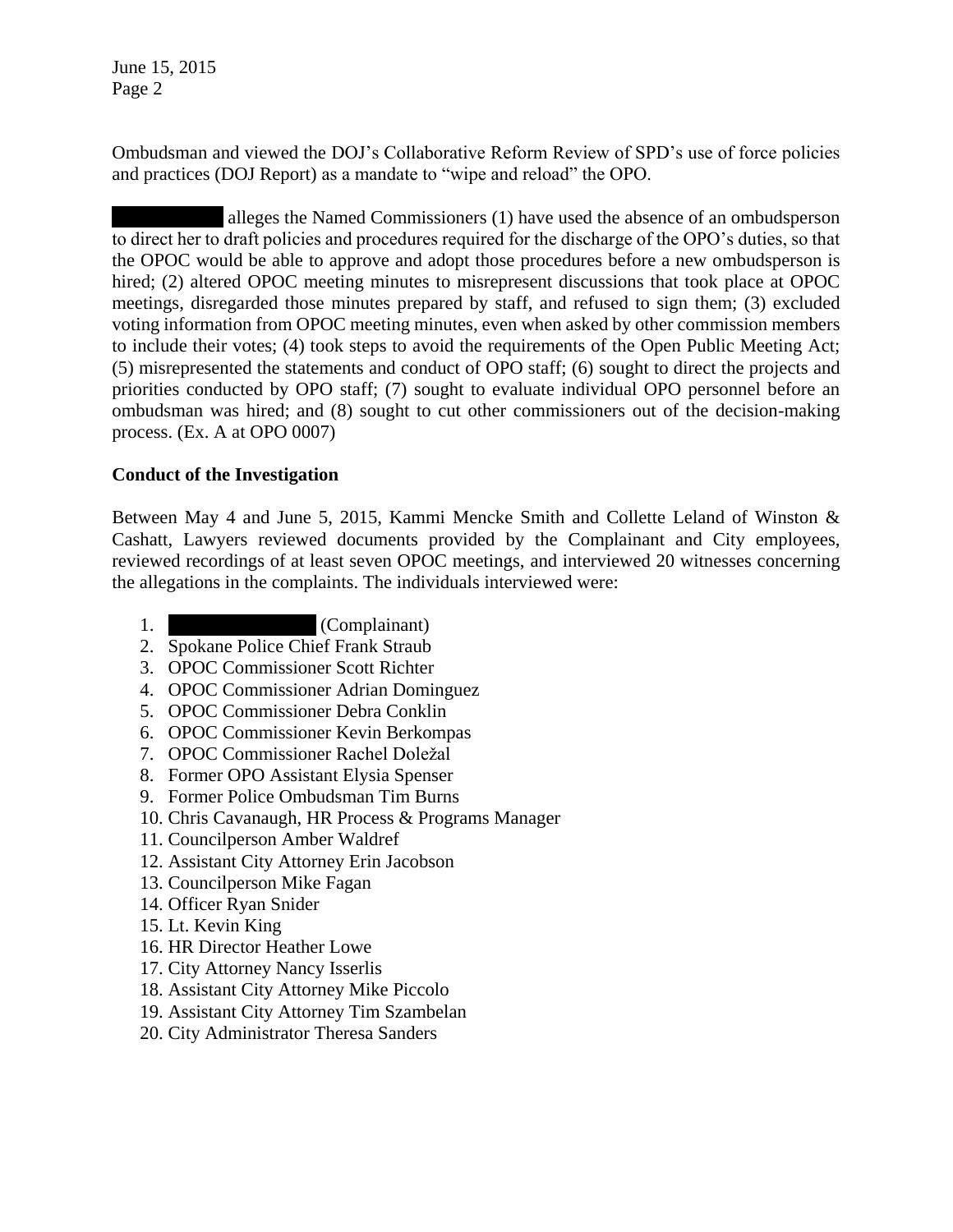The evidence and interviews confirmed Ms. Hollyworkplace harassment allegations, revealing a pattern of misconduct as well as specific incidents of harassment that might be viewed only as rude or unprofessional were it not for the ongoing pattern of harassment.

The investigation confirmed the allegations in the whistleblower complaint and uncovered additional abuses of authority, as well as violations of the Code of Ethics. $2$  In addition to allegations, one or more of the Named Commissioners (1) attempted to directly supervise the operation of the OPO; (2) lied to investigators; (3) failed to set aside biases toward police; (4) engaged in unprofessional disrespectful conduct in public settings; and (5) engaged in conduct that created a conflict of interest.

Ms. Smith and Ms. Leland made an oral report concerning the investigation to the Whistleblower Committee (Committee) on June 5, 2015. Following that report, the Committee requested this written report.

### **Applicable Law and Policies**

 $\overline{a}$ 

### *City Charter and Ordinances Governing the OPOC and OPO*

Charter Article XVI and SMC chapter 4.32 defines the separate purposes of the OPO and the OPOC. The OPO is to provide civilian oversight of police, ensure investigations are conducted fairly and timely, and provide recommendations to improve police practices. Art. XVI, §129(A); SMC 04.32.010. "The police ombudsman and any employee of the OPO must, at all times be totally independent." Art. XVI, §129(C). The OPOC oversees the OPO, but does not perform its duties. Art. XVI, §130; compare SMC 04.32.030 with 04.32.150(B).

OPOC commissioners must be able to establish a reputation for even-handedness in their dealings with complainants and SPD. SMC 4.32.150(E)(1)(e). They must have an absence of real or perceived biases, prejudices, or conflicts of interest and must keep confidential identity of individuals involved or potentially involved in investigations. SMC 4.32.150(E)(2)(a)(3). The OPOC may not conduct business at a meeting without having a quorum of at least three members. SMC 4.32.150(J)(4)

The City's Administrative Policies and Procedures apply to all City officers and employees under the Code of Ethics. SMC 01.04A.010(A), .160. City officers include all individuals appointed to a position within the City, regardless of whether the position is paid or voluntary. SMC 01.04.020(G). The City's Whistleblower Protection policy also applies to the commissioners under chapter 42.41 RCW. The commissioners are subject to Washington's Open Public Meeting Act (OPMA), which prohibits secret voting. RCW 42.30.060.

<sup>2</sup>The investigation did not include the information regarding Comm'r Doležal which began appearing in the media on June 10, 2015.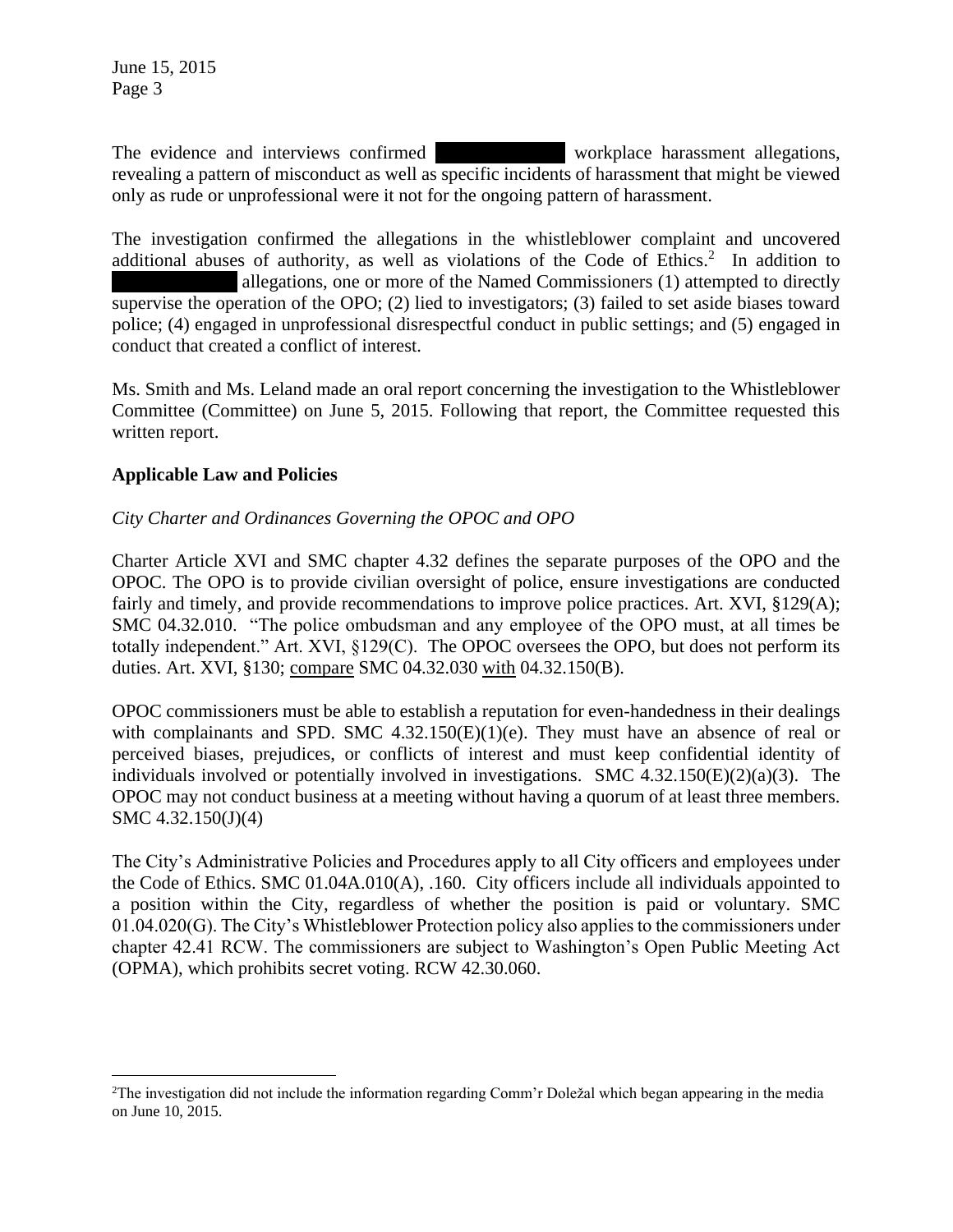#### *Workplace Harassment*

The City's policy is to not tolerate "behavior that is likely to undermine the dignity or self-esteem of an individual, or create an intimidating, hostile or offensive environment." ADMIN 0620-05053 §5.1. The City's General Harassment policy prohibits harassment of City employees and defines harassment as "any unwelcome action by any person whether verbal or physical, on a single or repeated basis, which humiliates, insults or degrades." ADMIN 0620-05053 §4.1. An action is unwelcome if the harasser knows or reasonably should know the action is not desired by the victim. <u>Id.</u>

#### *Whistleblower Protection*

The City encourages its employees to report improper government action. SMC 01.04A.180(D). Improper government action includes, without limitation, action by a government officer in the performance of his or her duties that is in violation of law or local rule or is an abuse of authority. SMC 01.04A.180(C)(2). Retaliation for reporting improper government action is prohibited. SMC 01.04A.180(E)(2)(a). Retaliation includes any adverse change in the terms and conditions of employment. SMC 01.04A.180(C)(3)(a).

### *Code of Ethics*

The commissioners are subject to the Code of Ethics. SMC  $4.32.150(G)(e)$ . The purpose of the Code is to promote the City's policy of requiring "the highest standard of ethics from all of its … City officers, whether elected, appointed, or hired." SMC 01.04A.010(A). The Code of Ethics requires City officers and appointed officials to "maintain the utmost standards of responsibility, trustworthiness, integrity, truthfulness, honesty and fairness in carrying out their public duties" and prohibits conflicts of interest, including those engagements that "might be seen as conflicting with the City officer or employee's proper discharge of his or her proper duties." SMC 01.04A.010(A) and 01.04A.030(A). City officers are prohibited from committing any act of dishonesty relating to his or her position as a City officer. SMC 01.04A.030(N).

#### *Open Public Meetings Act*

The OPOC is bound by the Open Public Meetings Act (OPMA) and is therefore required to conduct all business not subject to RCW 42.30.110 in a public meeting at which a quorum of its members are present. RCW 42.30.030; SMC 04.32.150(J)(4), (6). A "meeting" is a meeting at which the transaction of official business takes place, including discussions, considerations, reviews, evaluations, and final actions. RCW 42.30.020(3), (4). A final action is a collective decision or an actual vote by the majority of the OPOC when sitting as a body. RCW 42.30.020(3). The OPOC is prohibited from conducting any business at a meeting with less than three of its members. SMC 04.32.150(J)(4). All actions must be agreed to by a majority of the commissioners present. SMC 04.32.150(J)(5).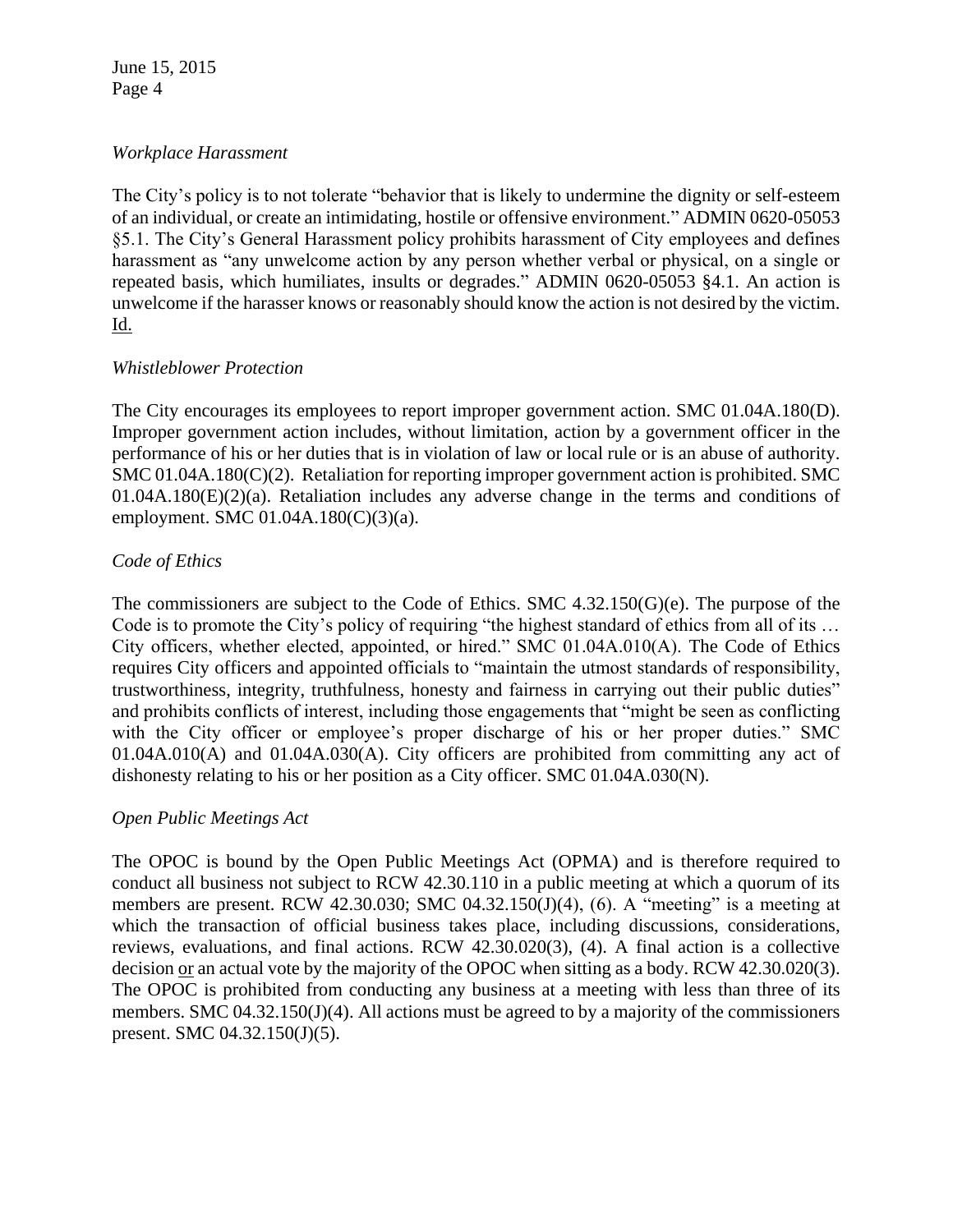### **Factual Background**

The OPO is staffed by two City employees: the Police Ombudsman and the Assistant to the Ombudsman. The OPO had been operating under Police Ombudsman Tim Burns for approximately five years when the OPOC held its first meeting October 22, 2014. Elysia Spenser had been employed as the Assistant since approximately March 2014.

Ms. Spenser and Mr. Burns both reported being excited by the prospect of working with the OPOC. After the OPOC was seated, however, they both reported that it became apparent that some of the commissioners had come to the OPOC with their own agendas that were not always consistent with the role and duties of the OPOC.

In December 2014, Mr. Burns announced his retirement. His last day as ombudsman was January 2, 2015, but he remained employed by the City in an advisory role through February 18, 2015. Ms. Spenser turned in her notice as well. Both Mr. Burns and Ms. Spenser reported that the conduct of the Named Commissioners was a factor in their decision to leave the OPO.

Before announcing his own departure, Mr. Burns hired a former internal former internal former internal former internal former internal former internal former internal former internal former internal former internal former Assistant to the Ombudsman replacing the departing Ms. Spenser. has an M.A. in Criminal Justice and was then working in the Office of the Mayor. First day as the Assistant was approximately two weeks before Mr. Burns' last day as ombudsman.

After Mr. Burns and Ms. Spenser left the OPO, was the sole City employee assigned to the OPO. $3 \times 1$  served as the primary point of contact for the OPO, handled all administrative tasks, prepared the OPO's monthly and annual reports, and supervised interns assigned to the OPO. (See Ex. B) Without an ombudsperson in the OPO, had no direct supervisor interacting with her on a regular basis. The Named Commissioners began having office hours in the OPO and attempted to direct the actions of the OPO and

In January and April 2015, met with Chris Cavanaugh regarding the treatment she was receiving from the Named Commissioners. In January,  $\blacksquare$  The reported she was primarily concerned that some of the commissioners were treating her disrespectfully. She also expressed concern regarding supervision and micromanagement of the office. Some of the commissioners were giving her directives that conflicted with the directives of other commissioners. The Named Commissioners wanted to have knowledge of all projects she was working on, and the Named Commissioners attempted to control which tasks had priority. In April, Shellwedel sought information about filing a harassment complaint. She wanted the "unprofessional and attacking" comments by some of the commissioners to stop.

also sought the counsel of Nancy Isserlis and Tim Szambelan from the City Attorney's office, regarding the appropriate chain of command for the OPO while it was operating without an ombudsman. The City designated Theresa Sanders, City Administrator, as supervisor regarding administrative matters and Mr. Szambelan as her supervisor

 $\overline{a}$ <sup>3</sup> To date, no replacement or interim ombudsperson has been hired.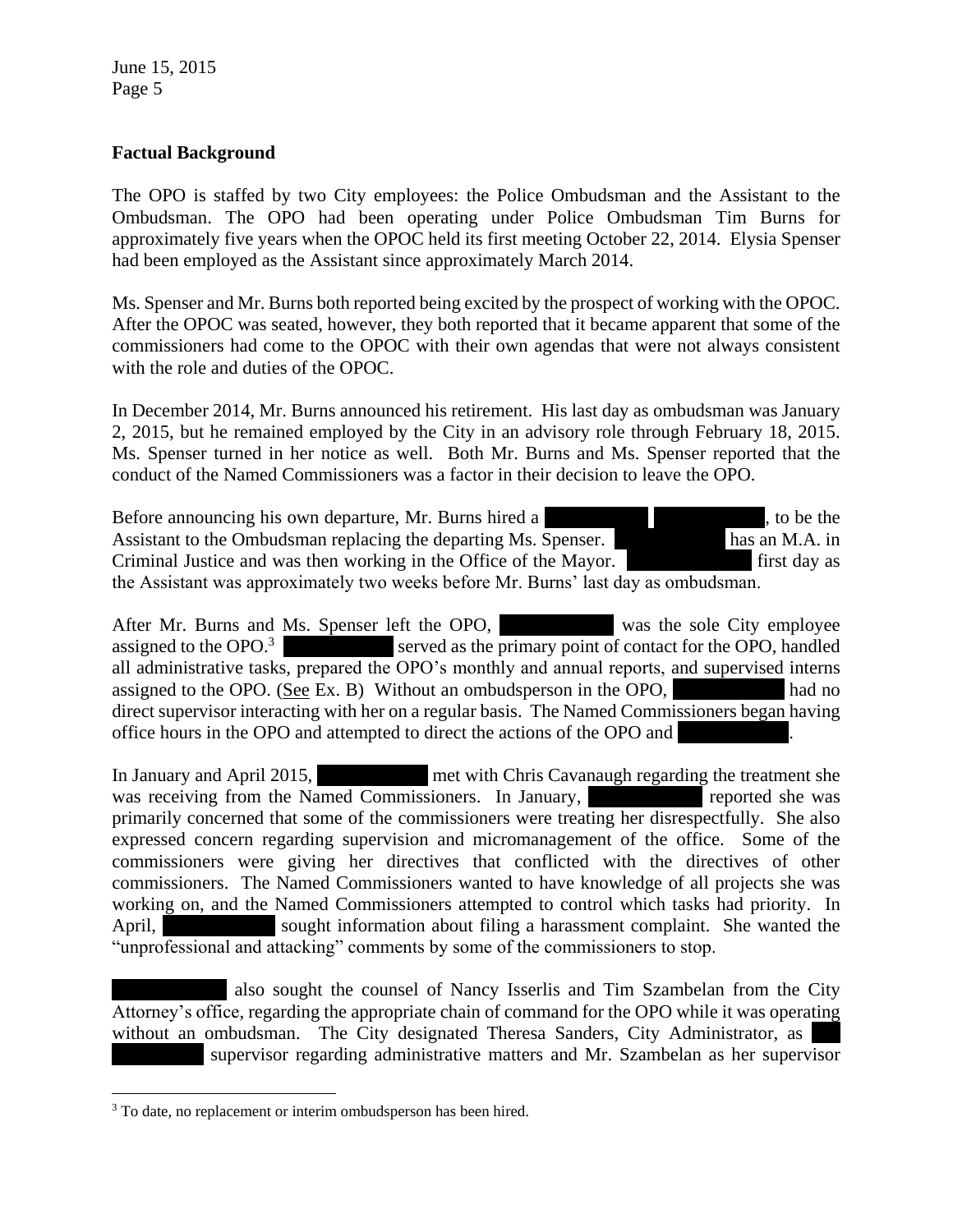concerning the duties of the OPO. Ms. Sanders offered to relocate the OPO to the Mayor's Office, so that other City employees would be nearby to witness or prevent any further unprofessional conduct by the Named Commissioners. Ms. Isserlis and Mr. Szambelan both spoke with the OPOC Attorney Breean Beggs about the proper chain of command and the OPOC's treatment of stated in her harassment complaint that the behavior continued.

#### (Ex. A at OPO 0001)

Comm'r Richter observed his fellow commissioners' conduct and brought his concerns to Council members Waldref and Fagan on several occasions. He stated his belief that the conduct of the Named Commissioners had already led Mr. Burns and Ms. Spenser to leave the OPO. Comm'r Richter stated that the Named Commissioners were mistreating staff and expressed his concern that they were also taking on the duties specifically reserved to the Police Ombudsman. Mr. Richter claimed that one of the commissioners had a real and perceived bias against law enforcement that was finding its way into OPOC meetings, documents and presentations to the community.

On May 6, submitted her notice of resignation. Her last day of work in the OPO was May 20, 2015. She has been provided an interim position in the Mayor's Office while the City attempts to find a new position for her.

#### **Findings**

1. The Named Commissioners interacted with  $\frac{1}{10}$  in a manner which created a negative work environment.

Witnesses to the Named Commissioners' interactions with OPO personnel described their behavior as "just plain mean", "degrading", "mistreatment", and "demeaning." This conduct began while Mr. Burns and Ms. Spenser were still working in the OPO and increased after was the sole OPO staff member. The reported that it seemed to her that each time the Named Commissioners learned she had complained or questioned their authority, the behavior would escalate. The recordings of the monthly OPOC meetings show the Named Commissioners consistently criticized **Musical** performance in public, using comments or questions that implied she was not competent or was not properly executing her duties as Assistant.

On approximately January 6, 2015, only a week after Mr. Burns left his employment as the Ombudsperson, but while he was still on the City payroll in an effort to continue to serve as a consultant, Comm'r Berkompas specifically told that she should not contact Mr. Burns for substantive information.

On January 14, 2015, OPOC Commissioner Scott Richter circulated a memorandum entitled, "OPO Commission Office Etiquette". (Ex. A at OPO 0027, 30) Comm'r Richter advised that he would seek to add the document to the next OPOC meeting. (Ex. A at OPO 0030) The memorandum advised that multiple and conflicting directions to OPO staff created "an extremely unfair and negative work environment" and undermined the combined authority of the OPOC. Id.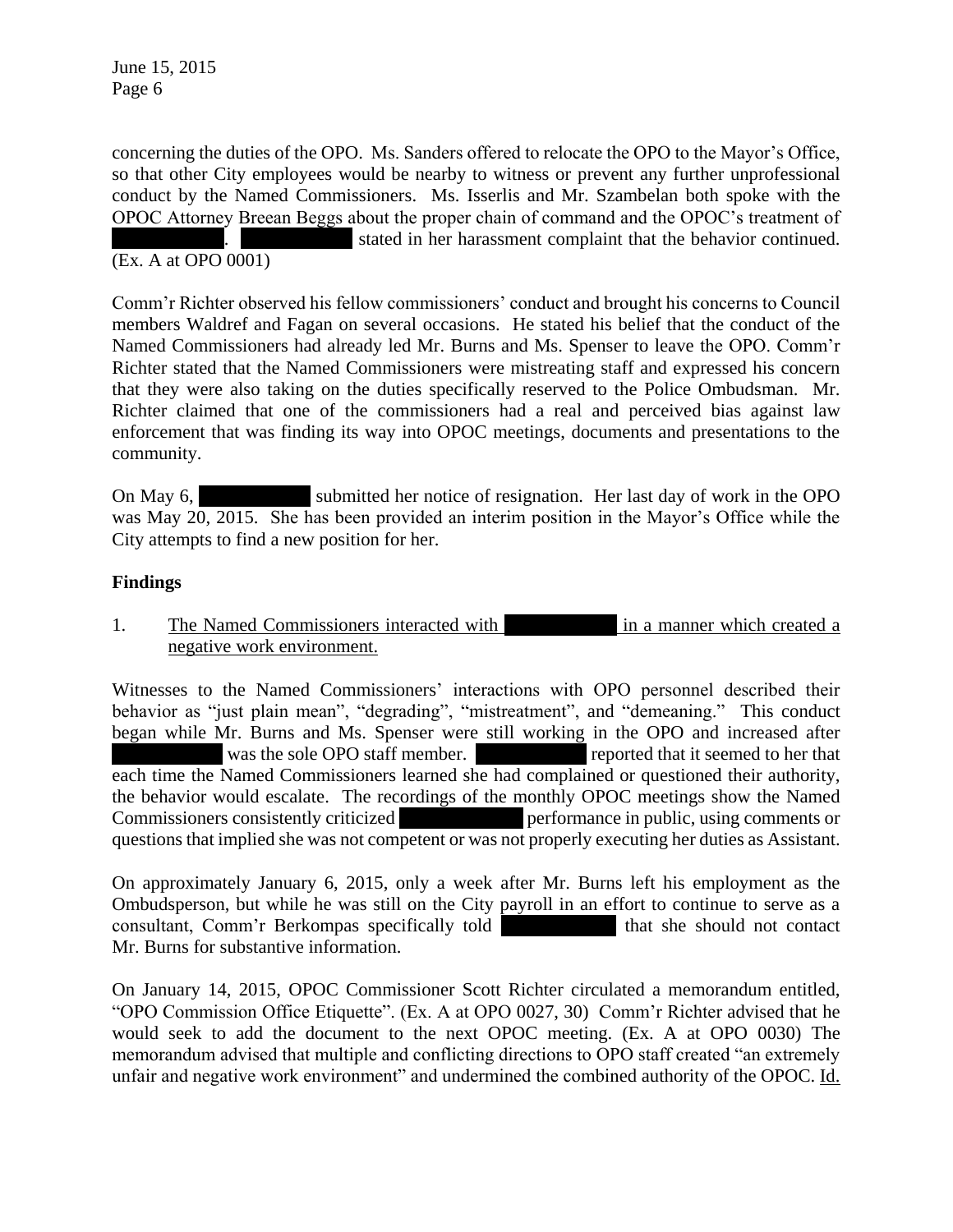Comm'r Richter also recommended that the OPOC discuss and vote on all issues requiring OPO action before individually directing staff. Id. Comm'r Richter followed up that same day with a lengthy email to the OPOC in which he quoted extensive portions of SMC 04.32.150 and asked his fellow commissioners to consider whether they were exceeding their authority, particularly as to their authority to direct and evaluate the employees of the OPO. (Ex. A at OPO 0031)

The conduct addressed by Comm'r Richter appears to have been sanctioned by the OPOC document, entitled "Commission Strategy, Priorities, Objectives, and Tasks" (SPOT Document). The SPOT Document was authored by Comm'r Berkompas. It interprets SMC 04.32.150(B)(1)- (4), (6), (7) as vesting the OPOC with the authority to supervise the Ombudsperson and OPO personnel, conduct evaluations of individual staff members, direct the training of the ombudsperson and OPO staff, manage the OPO "with effective policies and procedures", direct the tasks of the Ombudsperson, and direct the content of the OPO reports. (Ex. D)

Comm'r Richter received no response to his emails concerning the scope of the OPOC authority and its treatment of OPO staff. Instead, Comm'r Berkompas emailed and telephoned to determine "what triggered this rant." (Ex. A at OPO 0026) advised Comm'r Berkompas to direct his inquiry to Comm'r Richter. Id. The reported that after Comm'r Richter's January 14 emails to his fellow commissioners, the Named Commissioners became noticeably hostile toward her.

At OPOC meetings, Comm'rs Doležal and Berkompas pointedly questioned about about the value of City-approved trainings she attended, their cost, and office coverage during trainings (which largely occurred after OPO hours). (See April 7 OPOC Meeting at 1:56 – 2:09; May 5 at 53:27 et seq.) Comm'r Berkompas "implored" to not use her mediation training to take on tasks outside her job description immediately after **Music explained that mediation** training had been provided to all previous Assistants. (May 7 OPOC Meeting at 54:40 et seq.) Although had previously explained coverage for the OPO during her trainings, Ms. Doležal suggested had not provided for coverage while she was at mediation training. (May 7 OPOC Meeting at 56:40 et seq.)

At the May 5, 2015 OPOC meeting, Comm'r Doležal criticized failure to include Comm'r Doležal's April use of force training in the OPO's monthly report. (May 5 OPOC Meeting at 49:02 et seq.) When explained that she needed the commissioners to notify her of their activities so that she would know to include them, Ms. Doležal inappropriately commented that she "wouldn't want to get TASE'd without documentation." Id.

City employees and former employees who were asked their opinion of Ms. Hollwedel consistently praised her ability, knowledge, engagement with the community, and calm demeanor. The only persons who spoke negatively about her job performance were the Named Commissioners. Comm'r Berkompas included in his critique (before abruptly cutting himself off) that the Assistant position only requires a high school education.

2. The Named Commissioners were attempting to draft and adopt OPO policies and procedures before a new ombudsperson was seated.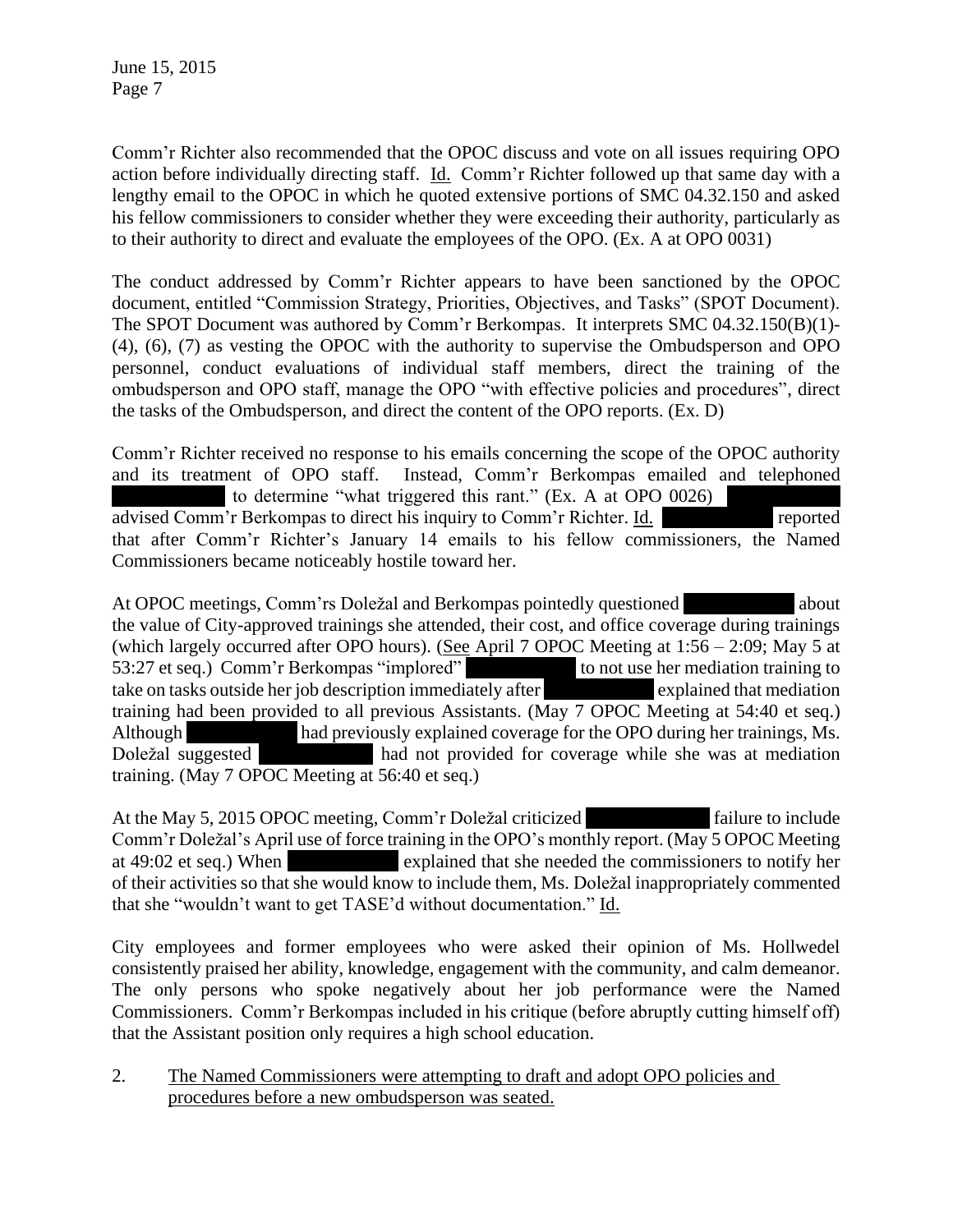On December 19, 2014, the DOJ Office of Community Oriented Policing Services (COPS) released the DOJ Report. The report includes findings and recommendations that are to be implemented within 18 months. The DOJ Report's recommendations regarding civilian oversight include developing or updating OPO policies, procedures, and bylaws. The OPOC (with the exception of Comm'r Richter) has interpreted the DOJ report as recommending the OPOC should "wipe and reload" OPO procedures before an ombudsperson is hired. (Ex. A at OPO 0091; April 7 OPOC meeting 1:30 et seq.) Comm'r Doležal represented that the DOJ required the OPOC to create at least a draft of a new policy manual by June 2015. (April 7 OPOC Meeting at1:32:45 et seq.) It has since been clarified that the timeline was meant for June 2016.

Although the task was sometimes described as documenting existing policies and procedures, noted Mr. Burns was no longer in the OPO to identify what were the OPO practices under his leadership. Nor was allowed to seek Mr. Burns' input. Immediately after Mr. Burns' departure, Comm'r Berkompas reprimanded for seeking guidance from Mr. Burns regarding past OPO practices.

Mr. Burns informed us that he had provided a notebook to the OPOC that documented office policies and procedures. At OPOC meetings, however, the commissioners represented that Mr. Burns had left no documentation. In January, Comm'r Dominguez asked to to have the OPO interns perform a literature review of existing procedure and policy manuals in other cities. (Ex. A at OPO 0093-94) Comm'r Dominguez later directed the OPO staff to create an outline of policies in other jurisdictions, which the OPOC would then review to create the OPO's new policy. (Ex. A at OPO 0095-96) Comm'rs Doležal and Dominguez argued the next ombudsperson should start with the OPOC-created policy which could later be amended. (April 7 OPOC Meeting at 1:33 et seq.)

Comm'r Richter voiced his objection to adopting OPO policies and procedures as a duty reserved to the ombudsperson. (April 7 OPOC Meeting at 1:33 et seq.) Comm'r Doležal claimed the DOJ was aware that there was no ombudsperson in the OPO who could create the policies and procedures, but nonetheless required a draft by June 2015. Id. Through a later phone call to the DOJ, Comm'r Richter learned that DOJ was not aware that the OPO ordinance required the ombudsperson to create policies and procedures.

The OPOC continued to push for a draft of an OPO policy and procedure manual by June 2015, including bi-monthly meetings of a subcommittee with subsets we requests for a literature review of policy manuals from other jurisdictions from which the OPOC could craft policies for the OPO, and monthly phone calls with DOJ regarding a template for OPO polices. (See April 7 1:45 et seq.; May 5 OPOC meeting 46:28 et seq.; Ex. A OPO 0093 et seq.)

3. The Named Commissioners pushed for evaluations of OPO staff to be completed before an ombudsperson could be seated.

Soon after being seated, the OPOC seized upon the language in SMC04.32.150(B)(7), which ambiguously states that the OPOC shall "conduct and approve evaluations of the OPO and OPO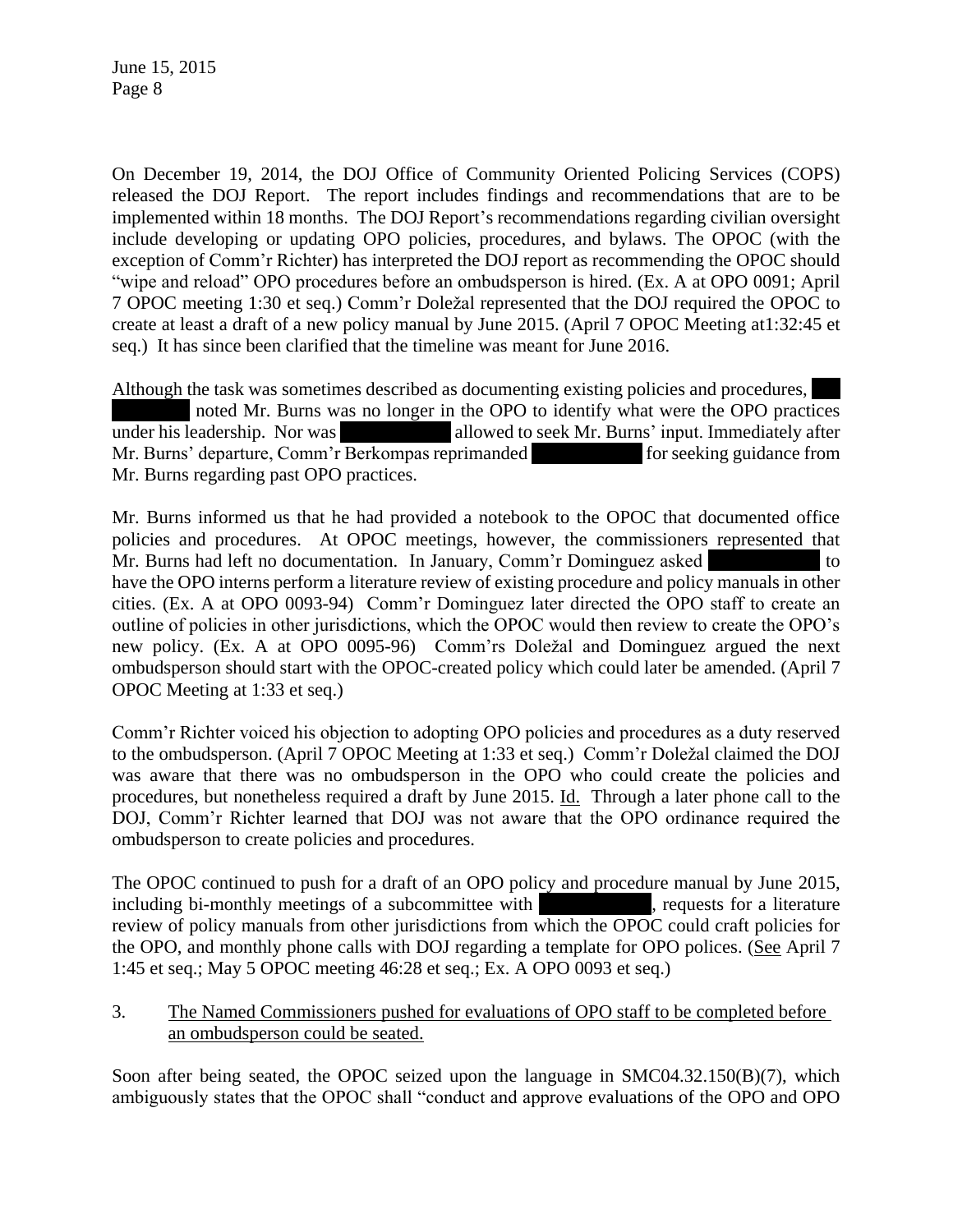personnel." The OPOC interprets this to charge them with the task of evaluating the job performance of individual staff members within the OPO.

Both Mr. Burns and Heather Lowe explained to the OPOC on multiple occasions that normal City procedure and policy would dictate that the Police Ombudsman would evaluate his staff, who are employees of the City, on a set schedule and that the OPOC would evaluate the ombudsperson and the office as a whole. During the OPOC public meetings, the Named Commissioners repeatedly raised the evaluation issue. Comm'r Doležal explained in her interview that the OPOC believed the evaluations were something the OPOC could do without waiting for an ombudsperson to be hired.

In viewing the OPOC meetings, particularly the May meeting, it appears the OPOC was using the threat of a poor evaluation to retaliate against or intimidate Ms. The OPOC had been advised of the complaint filed against one or more of the commissioners by their counsel Mr. Beggs. The City Attorney's Office told Mr. Beggs that he should advise the OPOC to address their behavior toward OPO staff and cease their push to evaluate

Nevertheless, during the May 5 meeting (beginning at 19:29), the OPOC spent 20 minutes discussing a proposal to evaluate Ms. Hollands using a 360 Degree Evaluation. Comm'r Berkompas spoke at some length about the OPOC's obligation to evaluate individual employees of the OPO. He proposed a motion to authorize a request to have the City conduct an evaluation of which the OPOC would design.

Comm'r Conklin expressed concern that the OPOC proposed conducting an evaluation "out of the blue" without first setting up a policy and procedure for conducting evaluations. (May 7 OPOC meeting at 30:14 et seq.) Comm'r Richter opposed conducting any evaluations of staff until an ombudsperson was in place to conduct the evaluation, explaining that doing so would undercut the authority of the ombudsperson. (May 7 OPOC Meeting at 27:33 and 37:40 et seq.)

Comm'r Doležal and Comm'r Berkompas both insisted that evaluating OPO staff was within the OPOC's authority under the ordinance and pushed to conduct the evaluation before an ombudsperson was hired. (May 7 OPOC Meeting at 21:11 and 26:27 et seq.) Both commissioners desired that Comm'r Berkompas replace Comm'r Richter on the committee responsible for drafting an evaluation policy because of Comm'r Richter's opposition to any evaluation occurring until an ombudsperson was seated. (May 7 OPOC Meeting at 35:30 et seq.) In the end, the OPOC agreed to postpone a vote until the committee had drafted a policy for evaluating the ombudsperson and OPO personnel. (May 7 OPOC Meeting at 40:58 et seq.)

This evaluation discussion, after having knowledge that a complaint had been filed, implies retaliation. The following day, Submitted her resignation notice, citing "the working conditions and treatment I have experienced during my tenure as the assistant." (Ex. C)

4. Comm'rs Doležal and Berkompas instituted a policy of altering OPOC meeting minutes before they were presented for approval at the next monthly meeting.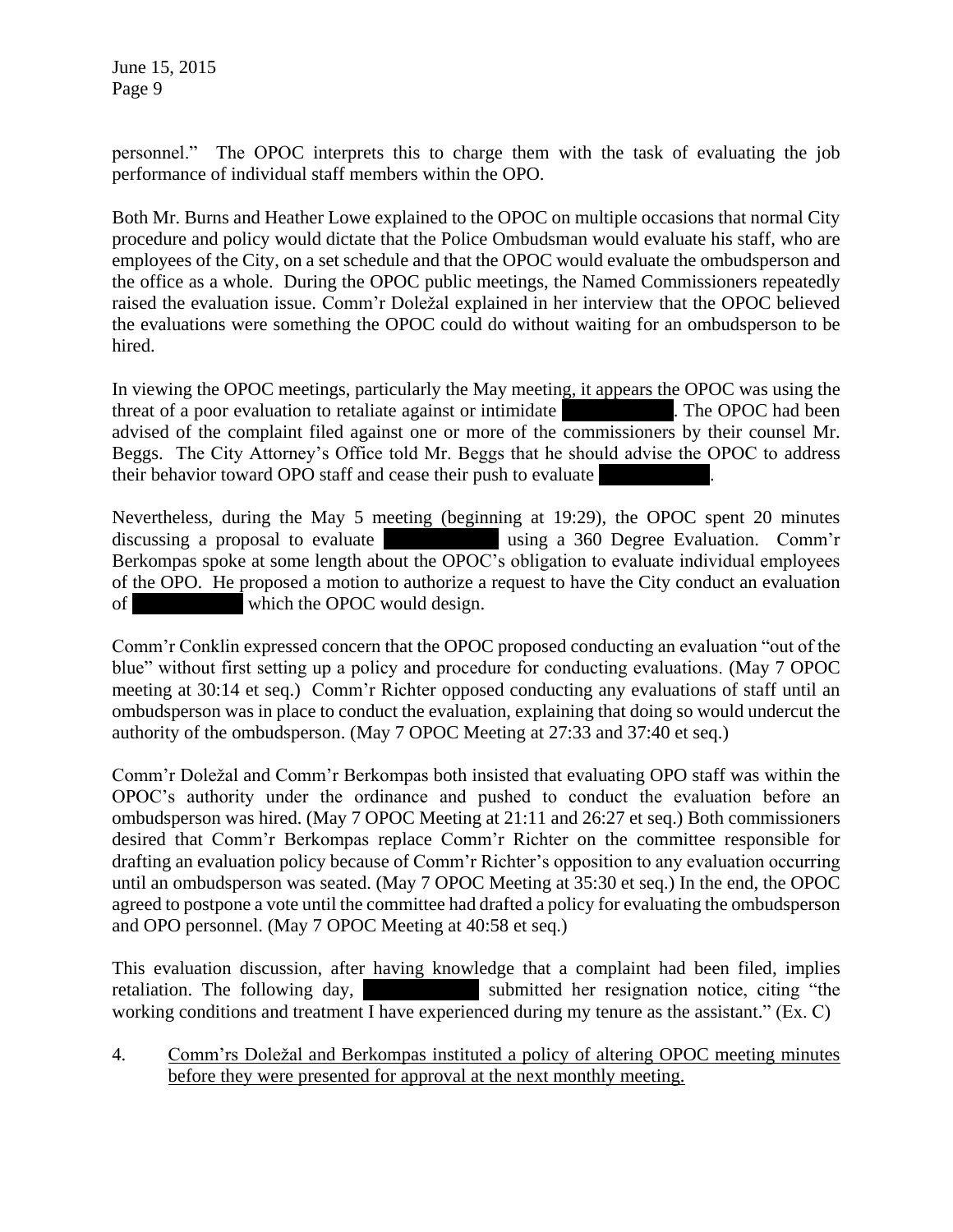Beginning January 3, Comm'rs Berkompas and Doležal began directing to alter the minutes she had drafted from the recordings of OPOC meetings.

Comm'rs Doležal and Berkompas edited the December 17 minutes drafted by Montes to exclude Comm'r Conklin's comments about her opposition to Comm'r Berkompas becoming the OPOC vice chair. (Ex. A at OPO 0013, 17-23) On January 3, 2015, Comm'r Doležal asked to revise the minutes from the December 17 OPOC meeting so that she could review the minutes the following Monday (January 5) with to ensure the minutes included the changes Comm'rs Doležal and Berkompas had requested. (Ex. A at OPO 00014) Comm'r Doležal asked to not include OPOC approval of their meeting minutes in the monthly agenda. Id.

On January 4, 2015, Comm'r Doležal emailed a copy of what she deemed the "final" minutes", reiterating that it has not been the custom of the OPOC to approve minutes at commission meetings. (Ex. A at OPO 0013) Comm'r Doležal asked to continue to take notes during OPOC meetings, but advised that holds notes would "be a record for our office but not a public document." (Ex. A at OPO 00013)

On January 14, 2015, Comm'r Richter expressed his opposition to individual commissioners editing the minutes unless the commissioners had assisted in the process of transposing the recording of the meeting in question. (Ex. A at OPO 0034) The following day, Comm'r Berkompas directed to make requested changes to the minutes of the OPOC's January 6 meeting "so they are working off the 'current' draft." (Ex. A at OPO 0036) Comm'r Doležal directed to provide Word versions of meeting minutes, so that Comm'r Doležal could make her own changes. (Ex. A at OPO 0040)

In response to the extensive editing of minutes, ceased signing the OPOC meeting minutes, as she no longer felt she could attest to the minutes being an accurate reflection of what took place at the meeting. For a period of time, the meeting minutes remained unsigned because no one was willing to sign them. Eventually, Comm'r Berkompas took over the drafting of minutes. He and Comm'r Doležal designed a procedure allowing OPOC members to suggest changes to the meeting minutes outside of the OPOC meetings, so they could be reconciled before any vote to approve the minutes at the public meeting. (See Ex. A at OPO 0089)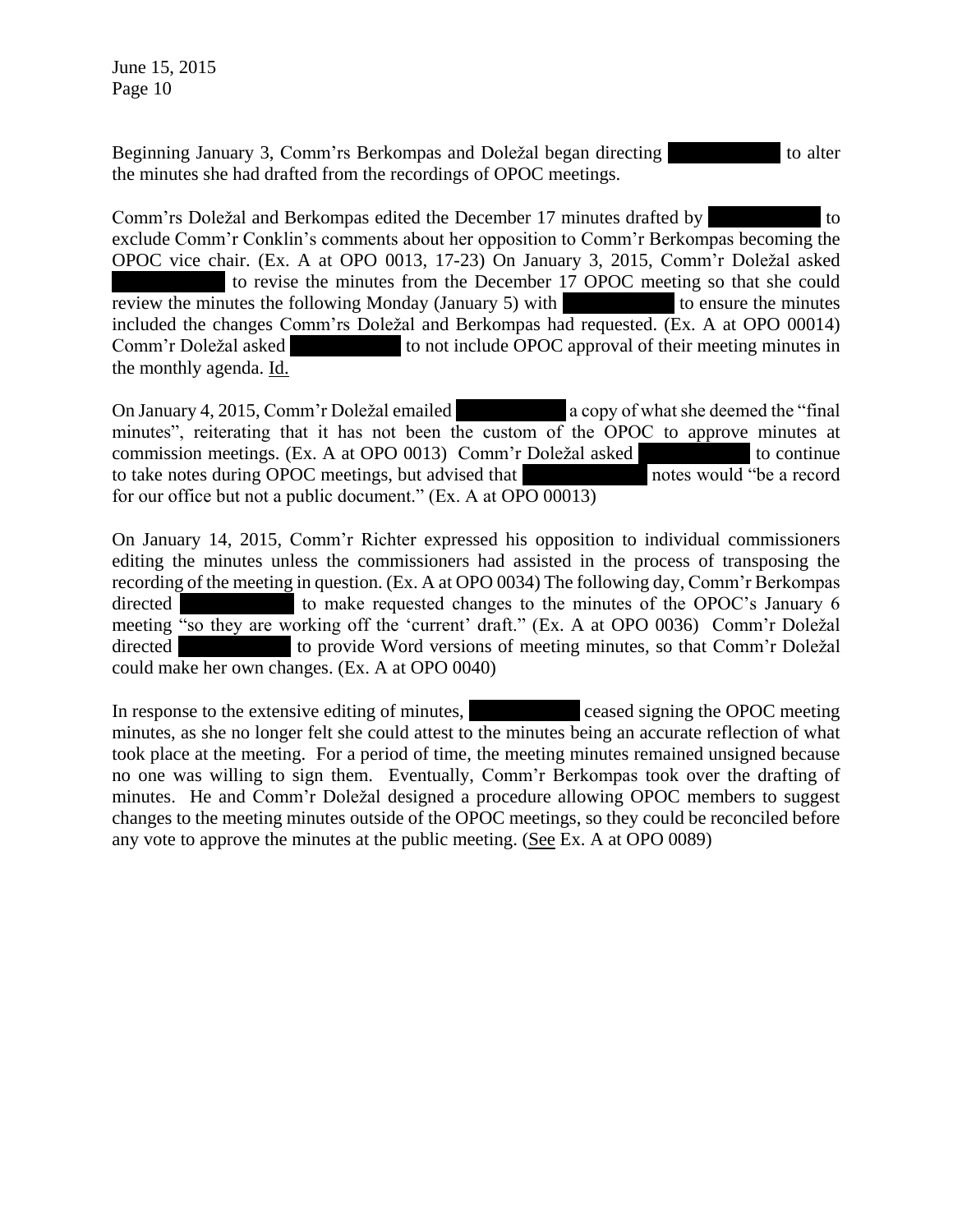### 5. The Named Commissioners made decisions regarding OPOC actions outside OPOC meetings.

Mike Piccolo, Ms. Isserlis, and Ms. Spenser all confirmed that the OPOC had been trained on the requirements of the OPMA. Email exchanges and witness statements show the Named Commissioners used chains of communications between two commissioners at a time to decide on OPOC actions outside of public meetings. Those communication chains occasionally included Comm'r Conklin.

On March 27, Comm'r Conklin observed in an email to Comm'r Doležal that the OPOC had been "using very awkward ways to avoid violating the letter of the Open Meetings Act." (Ex. A at OPO 0055) Comm'r Conklin's comment was in direct response to an attempt to schedule an OPOC meeting to discuss the report prepared by Prof. Edward Byrnes analyzing SPD contacts with people of color. (Ex. A at OPO 0056) During her interview, Comm'r Conklin stated there were several OPOC meetings where it was apparent that the Named Commissioners had already discussed and decided an agenda item.

stated her belief that the OPOC had selected its chair and vice chair before the December 17 meeting. The meeting was not video recorded. Stated that when the election of the chair and vice chair was addressed the OPOC commissioners looked at each other in a manner that suggested they had already agreed Comm'r Doležal would be chair and Comm'r Berkompas would be vice chair. There was little discussion.

Comm'r Conklin informed us that Comm'r Dominguez contacted her on May 5 in order to ensure she would be voting for the 360 Degree Evaluation proposal that was on the agenda for that evening. Comm'r Conklin advised Comm'r Dominguez wished to obtain Comm'r Conklin's support for the proposal because he was unable to attend the meeting, but wanted to be assured there would be three affirmative votes. Without Comm'r Dominguez' third vote the proposal could not be passed. Comm'r Conklin stated it appeared that the Named Commissioners had agreed to support the proposal before it was presented to Comm'r Conklin and Comm'r Richter at the May 5 meeting.

Immediately prior to our interview with Comm'r Conklin, we spoke with Comm'r Dominguez and questioned him about the evaluation proposal. Comm'r Dominguez explained he had not attended that meeting and claimed he did not know anything about the proposal until *after* the meeting.

Comm'r Richter complained at the OPOC's May and June meetings that Comm'rs Doležal and Berkompas began meeting with Chief Straub without first presenting a motion at an OPOC meeting, so that the OPOC as a whole could discuss whether the meetings were within the ordinance. Comm'r Conklin confirmed that she was also surprised when Comm'rs Doležal and Berkompas disclosed that they were having monthly meetings with Chief Straub. (June 2 OPOC Meeting at 56:02 et seq.)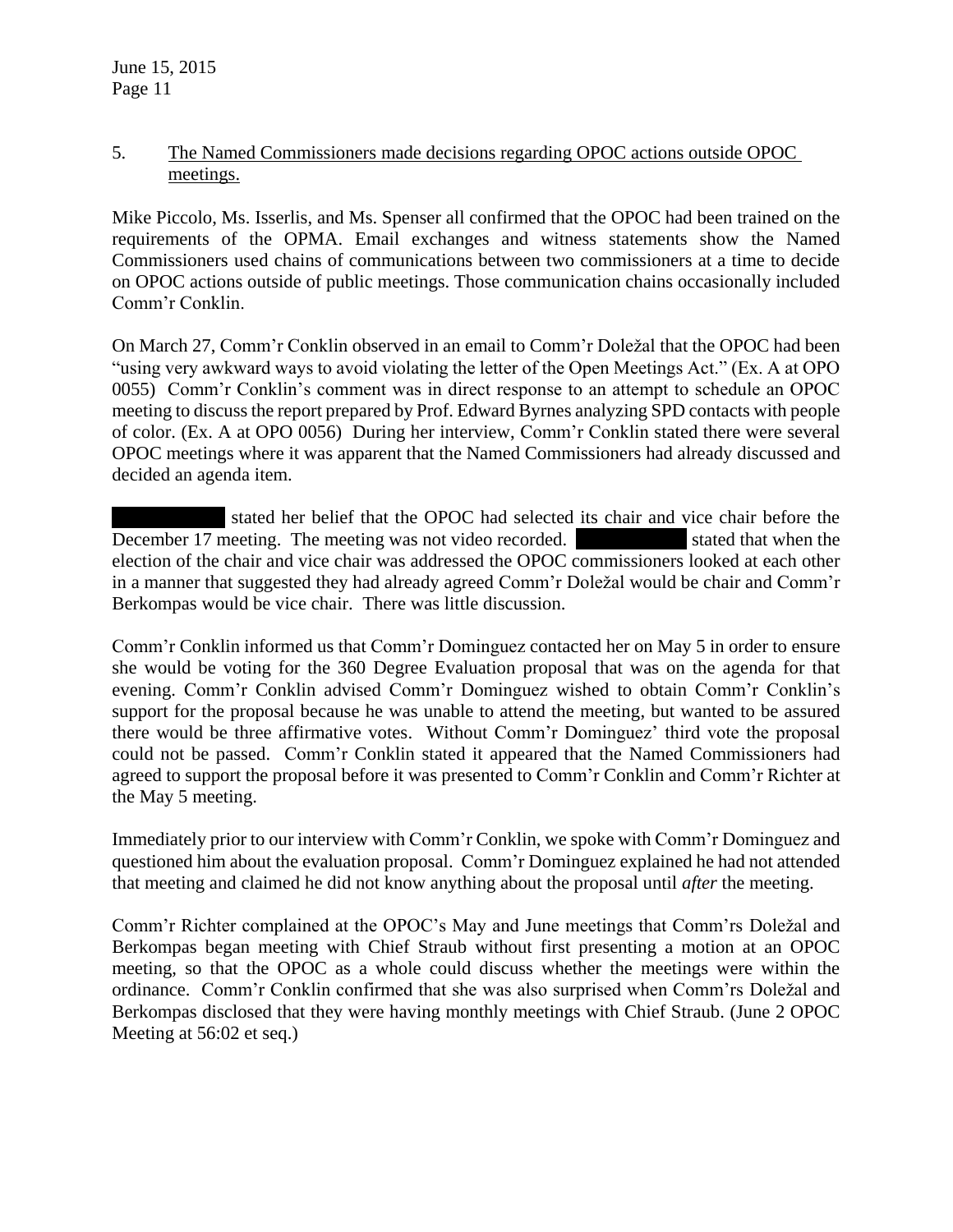### 6. Specific Conduct by Comm'r Doležal

# *OPOC Pamphlet*

Comm'r Richter was assigned to work on community outreach projects with Nulle Ms. With his assistance, The Created a draft tri-fold pamphlet (Tri-Fold) regarding the roles and responsibilities of the OPOC. In our interview with her, explained that when she engaged in community outreach, she met a large number of people who were not aware of the OPOC. The Tri-Fold provided contact information for the OPO, instructions for filing a complaint, a summary of the duties of the OPOC, and a short biography of each commissioner.

forwarded the Tri-Fold to the OPOC for comments on March 23, advising that Comm'r Richter was currently working on the initial review. (Ex. A at OPO 0048) Comm'r Doležal responded the following day, asking for the file for the Tri-Fold and admonishing for engaging in a project that had not been approved by the OPOC. Id. explained the need for the Tri-Fold and Comm'r Richter's participation. She then asked whether Comm'r Doležal was requesting that OPO staff only work on projects that are officially directed by the OPOC. (Ex. A at OPO 0047) Comm'r Doležal did not reply.

*Email to Kathy Armstrong re Contacting Ms. Armstrong Without OPOC Direction.* 

At the April 7 OPOC meeting, Comm'r Doležal disclosed she had been invited by Pastor Shon Davis to attend a one-day Citizens' Academy because of her role as NAACP president. (April 7 OPOC meeting at 1:08 et seq.) Comm'r Doležal expressed that it was confusing to her because the term Citizens' Academy was being used by SPD to describe two training events. She suggested OPOC get clarification from SPD.

On April 8, The contacted Kathy Armstrong at SPD's Office of Professional Accountability regarding the Citizens' Academies offered by SPD. (Ex. A at OPO 0078) requested information on the Citizens' Academy that Pastor Davis was inviting Comm'r Doležal to attend. Id. Ms. Armstrong provided the requested information. (Ex. A at OPO 0077-78)

Three days later Comm'r Doležal emailed Ms. Armstrong:

Please disregard the email sent by Rebekah. I did not direct her to send that email nor did it characterize the nature of the discussion about the Citizens Academy or the April event with Pastor Shon. I fully understand that they are two separate things.... It appears that Rebekah was confused, so thank you for clarifying things to her. However, I do not think the rest of the Commission was confused.

(Ex. A at OPO 0076-77) Comm'r Conklin responded to the discussion, stating she was confused by the April 7 OPOC meeting discussion that the explanatory email response from Ms. Armstrong helped clarify the confusion. She recommended the OPOC ask to take the initiative to follow up on discussion items in the future. (Ex. A at OPO 0079) Comm'r Conklin did not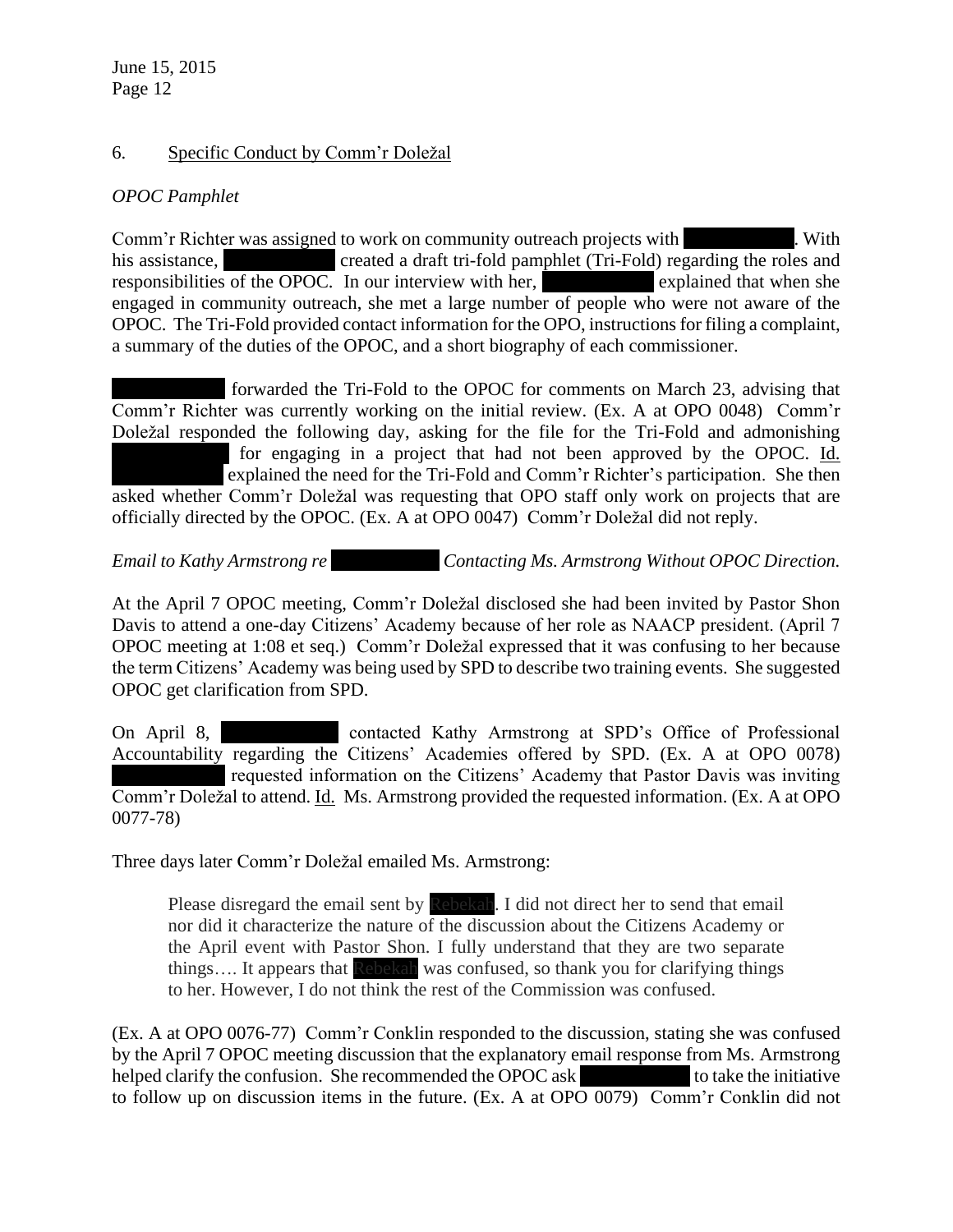think Comm'r Doležal's email to Ms. Armstrong was respectful of  $\blacksquare$  and her work. (Ex. A at OPO 0079)

### 7. Specific Conduct by Comm'r Berkompas

*Restricting communications with Mr. Burns while he was acting as the OPO consultant.*

Immediately after Mr. Burns' departure, Comm'r Berkompas took steps to direct and control the OPO. On Saturday, January 3, Comm'r Berkompas emailed directing edits be made to the Public Safety Committee Report prepared by Mr. Burns, including adding letters to Chief Straub and excluding vote counts. (Ex. A at OPO 0010) consulted Mr. Burns by email regarding the requested changes to the Public Safety Report and whether including letters to Chief Straub was "typical." (Ex. A at OPO 009) After Mr. Burns responded to Comm'r Berkompas recommending that the other commissioners also weigh in on the proposed changes, Comm'r Berkompas emailed (including only Comm'r Doležal and stating:

The "Commission" section at the front of the public safety report was new as of November, so there is no "typical". .. I asked that you include a sentence in the summary of these actions. We should either include all important Commission events in this section or have no such section. Without them it appears the Commission has made no progress, and of course with the Chief's letters of response that is not the case. If you have questions or need clarification about my inputs to the Report that you solicited, in the future kindly ask me.

(Ex. A at OPO 0012) Two days later, Comm'r Berkompas directed that she was not to contact Mr. Burns unless her question was "a where's the key to the cabinet kind of thing." (Ex. A at OPO 0024) Notably, Mr. Burns was still employed by the City as a consultant for the purpose of allowing the OPOC and  $\blacksquare$  to seek his guidance on OPO policy and procedures.

Within the first two weeks of January, Comm'r Berkompas was expressing irritation that had not changed the voice message on the OPO phone line, which identified Mr. Burns as the ombudsman. explained that Comm'r Berkompas was so angry and insistent on the change of the voicemail and on the restriction in contacting Mr. Burns that she began hiding Mr. Burns' current contact information, so that the Named Commissioners would not assume she had been in contact with him.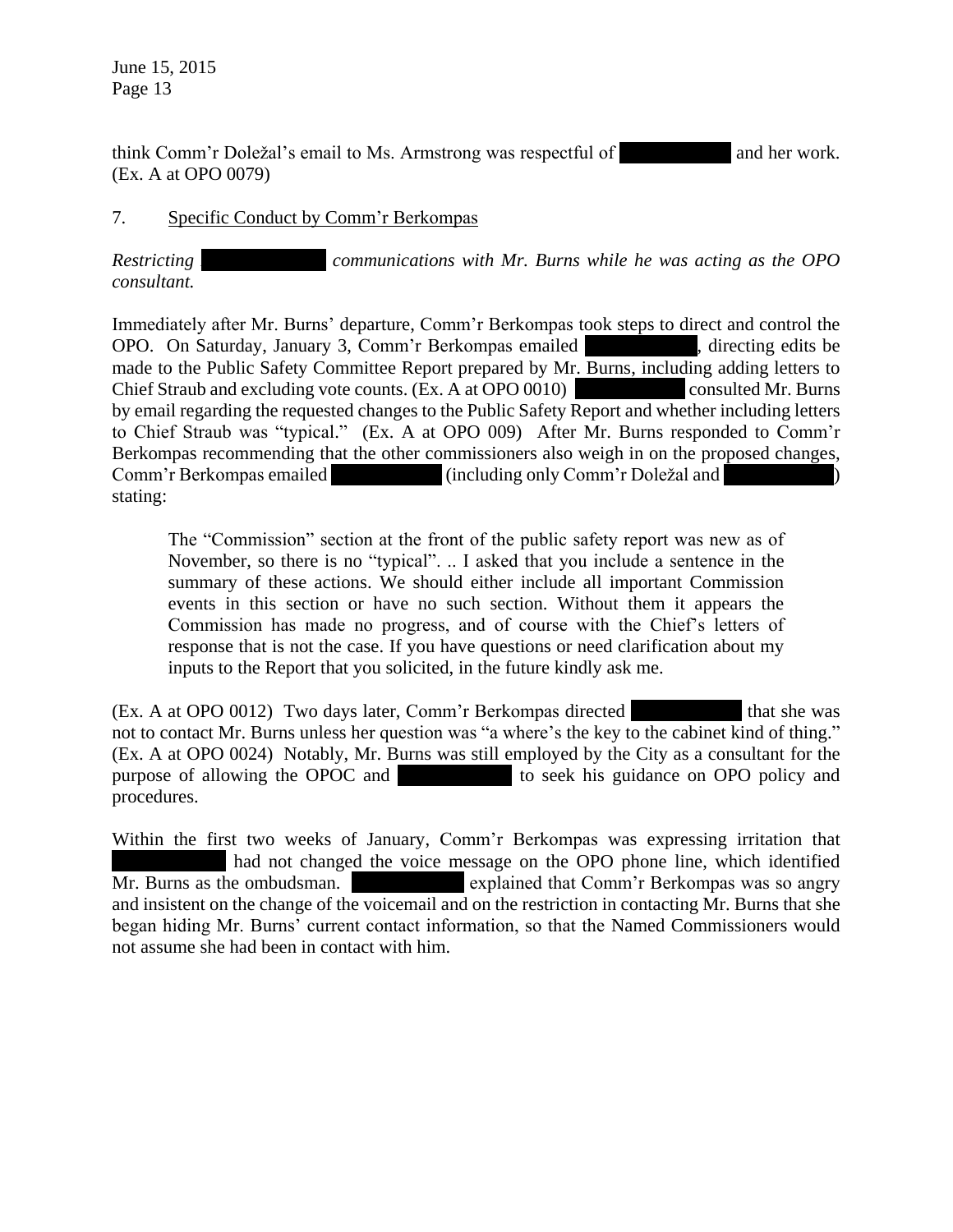*Directing to cease recording individual commissioners' votes in the OPOC meeting minutes.*

On January 3, Comm'r Berkompas advised that vote counts distracted from the substantive issues, citing a reporter's question to Comm'r Doležal about a dissenting vote. (Ex. A at OPO 0010) According to **Ms. According to Ms. Hollweith**, Comm'r Doležal and Comm'r Berkompas later directed her to not identify votes by commissioner, including only the tally. In a separate email to the OPOC and at the OPOC's January 14 meeting, Comm'r Richter explained that he wished to have his vote identified in all future votes, so that he could be held accountable to his district. (Ex. A at OPO 0035)

The following day, Comm'r Berkompas directed that she should not honor Comm'r Richter's request. (Ex. A at OPO 0036)

After sought clarification from the City Attorney's Office and HR regarding the multiple directives she was receiving from various commissioners, Comm'r Berkompas became the primary commissioner attempting to direct her day-to-day activities.

### 8. Specific Conduct by Comm'r Dominguez

### *Reimbursement Check*

On Friday, February 20, Comm'r Dominguez submitted paperwork for travel reimbursement to to complete and submit to the finance department. (Ex. A at OPO 0042) On March 9, Comm'r Dominguez contacted to determine the status of his reimbursement check. (Ex. A at OPO 0043) When responded that she was told it was in the final steps of processing, Comm'r Dominguez complained that that was "totally unacceptable." Id.

explained she had been unable to complete Comm'r Dominguez's paperwork until the following week because of her other responsibilities in the office and asked Comm'r Dominguez if he had any suggestions for avoiding delay in the future. (Ex. A at OPO 0042) Comm'r Dominguez answered that he was "not looking for excuses or explanations", advised that processing his reimbursement form should be "a priority of work that needs to been done in the office", and complained about lack of communication. (Ex. A at OPO 0041)

recommended Comm'r Dominguez speak with her supervisors, Mr. Szambelan and Ms. Sanders, if he was objecting to her putting OPO business first. (Ex. A at OPO 0067) Comm'r Dominguez responded:

Yes I do have a problem with your choice to put other OPO business before paperwork you received on a Friday, thus pushing it to be completed on the following Monday or Tuesday (as you cannot recall which day it was ... I'm going with Tuesday). I still have yet to received [sic] check. Again you don't seem to not [sic] acknowledge my frustration. Yes there is a lack of communication. If you did not have time to do the paperwork then you should have said so. Again, you don't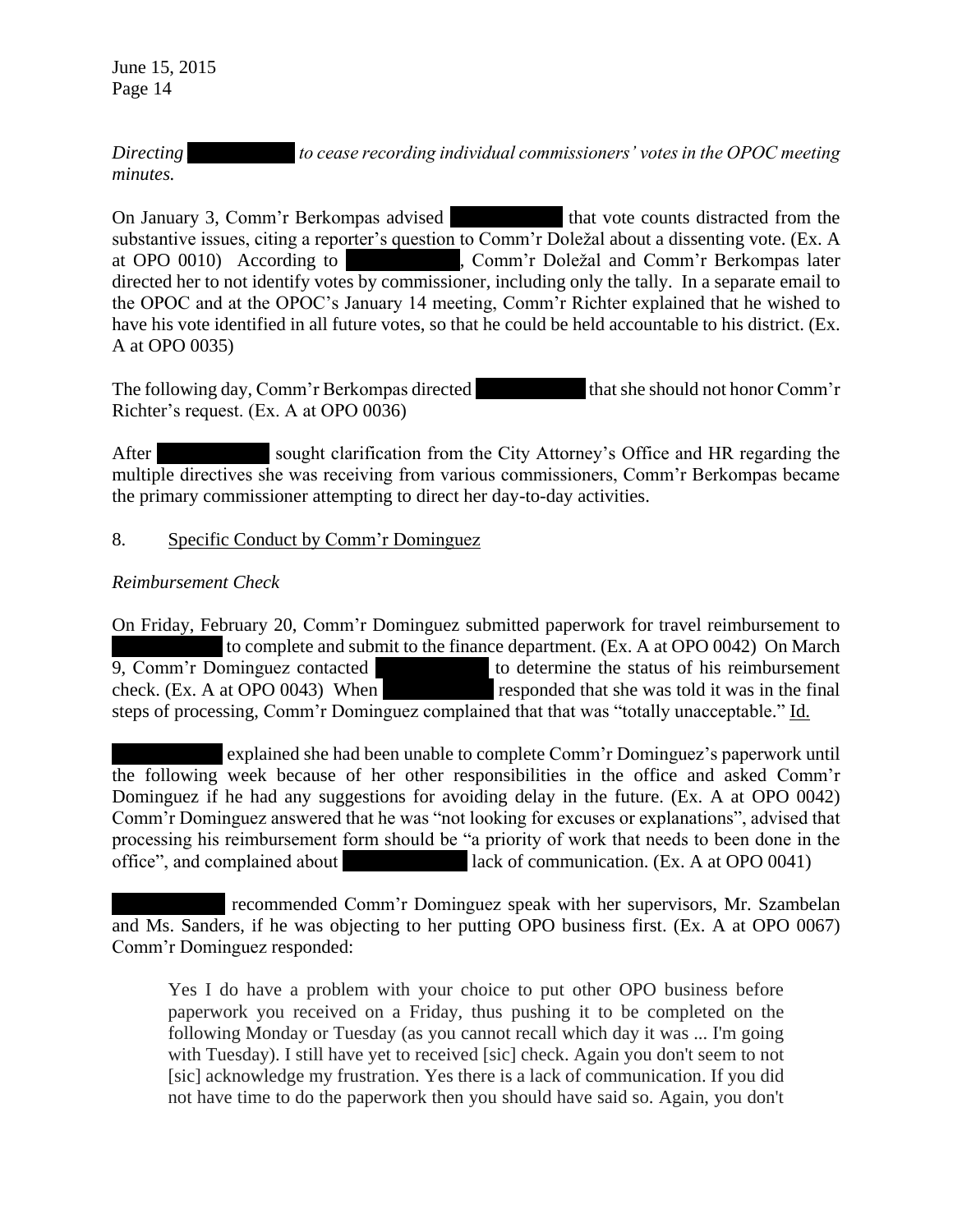> seem to understand this. I don't need to talk to anyone. What's done is done, however I did not know you reported to Theresa Sanders or Tim Szambelan. So is what I'm hearing [sic], if we have a problem we need to talk with Theresa Sanders or Tim Szambelan? I will be talking with Rachel and Kevin about this matter. This process is not working and needs to be resolved.

(Ex. A at OPO 0066)

forwarded her email communications with Comm'r Dominguez to Ms. Sanders, Mr. Szambelan, and Ms. Isserlis. (Ex. A at OPO 0066) Ms. Isserlis spoke with Mr. Beggs about the situation, informing him that the email and behavior were unacceptable. Mr. Beggs responded that he was taking care of it. (Ex. A at OPO 0065) Comm'r Dominguez's unprofessional behavior continued.

When questioned about this incident, Comm'r Dominguez repeated his complaints about iob performance. He explained that he believed should have completed his reimbursement form immediately and should have been checking on the progress of his reimbursement check regularly until he was paid, rather than simply processing his paperwork for him and sending it to the finance department for payment.

### *April 13 Policy and Procedure Meeting*

reported through notes attached to her complaint and in her interview with us that Comm'r Dominguez became agitated and aggressive in an April 13, 2015 meeting at the OPO. (See OPO 0095, 97-99) The purpose of the meeting was to provide clarification to OPO staff on the requested literature review of the civilian oversight policies and procedures in other jurisdictions. (Ex. A at OPO 0097)

As explained the difficulties the OPO staff was having and asked for specific direction, Comm'r Dominguez became increasingly agitated and aggressive. (Ex. A at OPO 0097) Comm'r Dominguez cut off several times, arguing that did not understand what a literature review was. Continued to attempt to get Comm'r Dominguez to explain what the OPOC wanted the finished product to include without success.

Comm'r Dominguez accused of not taking any complaints from individuals who had a language barrier or had difficulty writing out their complaints. (Ex. A at OPO 0098) Comm'r Dominguez went on to state the problem with  $\frac{1}{1-\frac{1}{\sqrt{1-\frac{1}{\sqrt{1-\frac{1}{\sqrt{1-\frac{1}{\sqrt{1-\frac{1}{\sqrt{1-\frac{1}{\sqrt{1-\frac{1}{\sqrt{1-\frac{1}{\sqrt{1-\frac{1}{\sqrt{1-\frac{1}{\sqrt{1-\frac{1}{\sqrt{1-\frac{1}{\sqrt{1-\frac{1}{\sqrt{1-\frac{1}{\sqrt{1-\frac{1}{\sqrt{1-\frac{1}{\sqrt{1-\frac{1}{\sqrt{1-\frac{1}{\sqrt{1-\frac{1}{\sqrt{1$ and then criticized her facial expression, body language and attitude. Id.  $\blacksquare$  explained that during the meeting she had been sitting at a table in the OPO office taking notes with a normal body posture and neutral expression. Id. Ms. Hold Comm'r Dominguez that he was being rude and attempted to end the meeting. (Ex. A at OPO 0098-99) Instead, Ms. Smitley largely took over the questions to Comm'r Dominguez and Comm'r Conklin. (Ex. A at OPO 0099)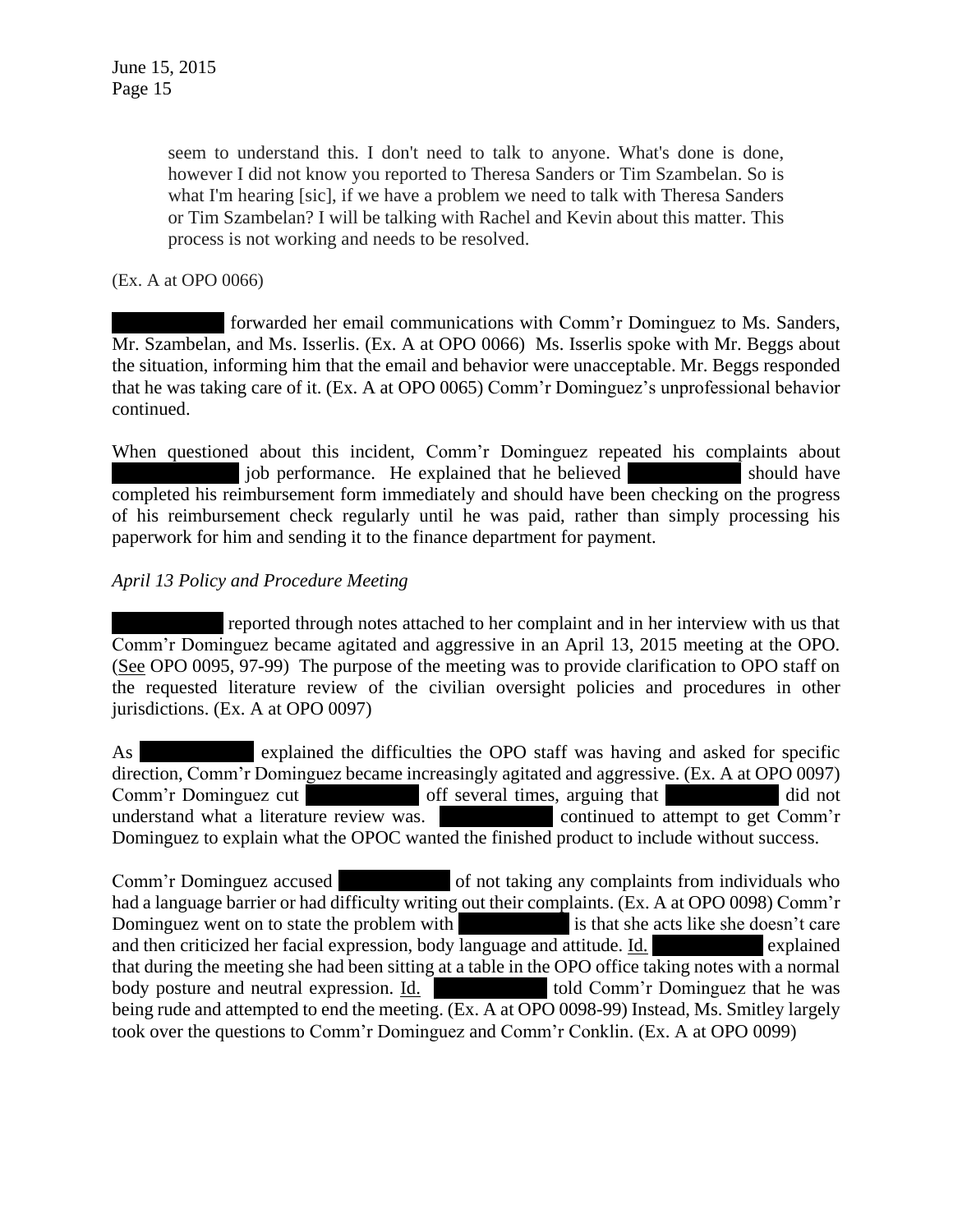Comm'r Conklin confirmed that the conversation became heated.<sup>4</sup> Comm'r Conklin, however, cited failure to de-escalate the situation. We questioned a number of City employees who have interacted with They each described demeanor as generally calm and quiet. Because of the nature of  $\sim$  position at the OPO, she was required to communicate effectively with individuals that were often agitated or hostile. By all accounts she was adept at de-escalation.

# *Use of OPO resources*

 $\overline{a}$ 

reports Comm'r Dominguez began having office hours in the OPO while he was on administrative leave from the Spokane Regional Health District. Although Comm'r Dominguez insisted he was not there to "babysit" his practice was to come to the OPO for several hours at time, set up his laptop and work on other matters. Several observed that on several occasions Comm'r Dominguez used the printer/copier in the OPO to make large numbers of copies for non-OPO business.

## 9. Comm'rs Doležal and Berkompas' meetings with Chief Straub

The Named Commissioners have taken the position that their duties under the ordinance require them to have regular meetings with Chief Straub. Comm'rs Doležal and Berkompas have had monthly meetings with Chief Straub at least since January. (June 2 OPOC Meeting at 49:36 et seq.) Comm'r Richter has voiced his opinion that the Ordinance does not provide the authority for this regular meeting. Chief Straub also questioned the authority for the meeting, but stated that his position is that he will meet with any community member when requested. Until the OPOC's June meeting, Comm'rs Doležal and Berkompas provided no public report of their meetings and provided only brief updates to Comm'rs Richter and Conklin. The monthly meetings include discussions of SPD policy and procedure and ongoing investigations into complaints filed through the OPO.

Comm'r Berkompas has stated in public OPOC meetings that the commissioners are required to provide advice and oversight to the SPD. (See May 5 OPOC Meeting at 1:14 et seq.) Comm'r Richter openly disagreed with the interpretation. When asked to weigh in, Mr. Beggs explained that if the ordinance did not prohibit certain action it was up to the OPOC to decide. (June 2 OPOC Meeting at 1:02 et seq.)

The OPOC voted to approve continuing the meetings with Chief Straub at the June 2 OPOC meeting, with only Comm'r Richter opposed. Comm'r Berkompas avoided stating the motion aloud, suggesting the commissioners could change the motion after it was drafted and included in the minutes. (June 2 OPOC Meeting at 1:09:40 et seq.) When Comm'r Conklin asked to at least get the main points repeated, Comm'r Berkompas distributed copies of a previously written motion, which already included points just raised by Comm'rs Berkompas, Doležal, and Dominguez in the meeting. Id. This written motion was never read aloud to allow attendees or the public to know and understand the motion that was being made.

<sup>4</sup>Former OPO Intern Amanda Smitley did not respond to requests to speak with investigators.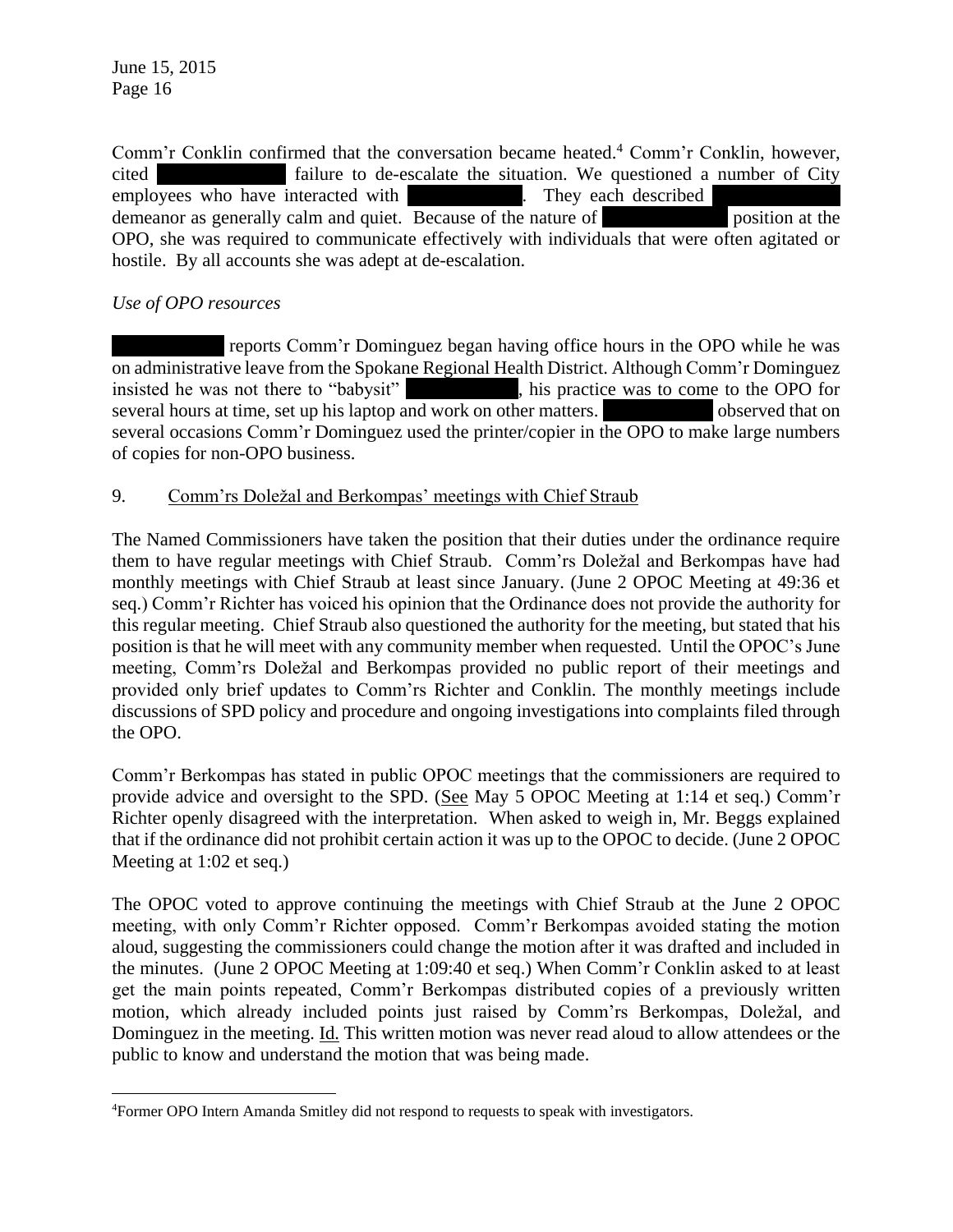### 10. Lack of Neutrality by Comm'rs Doležal and Dominguez

### *Body Camera Training Session*

On December 5, 2014, the OPOC, and Councilman Stuckart attended a body camera training conducted by SPD Lt. Kevin King and Officer Ryan Snider. During the question and answer period, Comm'r Dominguez and Comm'r Doležal openly expressed their views toward law enforcement.

Comm'rs Doležal and Dominguez asked multiple questions regarding SPD's policy on race and its failure to hire sufficient numbers of minority officers. The officers characterized these questions as hostile and accusatory. The second scenario in the video simulation showed an African-American suspect, prompting Comm'r Doležal to ask the officers if all of the suspects in the scenarios were black. The first scenario in the training presented to the OPOC included only white suspects. When the officers explained this to Comm'r Doležal, she turned her body away from the officers and busied herself with her cell phone. Similar hostile and accusing questions by Comm'rs Doležal and Dominguez followed.

At one point during the training session, Comm'r Dominguez declared he had a bias against police officers. When the officers asked if he had ever been mistreated by Spokane area law enforcement, Comm'r Dominguez admitted he had not, but did not disavow his professed bias stemming from his childhood in California.

The comments during the training session were significant enough that both Comm'r Richter and Comm'r Berkompas apologized to the officers for the conduct of Comm'rs Doležal and Dominguez. During our interview with Lt. King and Officer Snider, they both stated that they were completely taken back by the conduct of Comm'rs Doležal and Dominguez, reported the conduct to their supervisors and the Chief, and expressed their concern that Comm'rs Doležal and Dominguez were in a position to affect the outcome of investigations of police conduct, and potentially the livelihood of a fellow officer.

#### *Comm'r Dominguez's comments regarding SPD's community outreach.*

At the OPOC's April 7 meeting, Comm'r Dominguez commented on SPD's community outreach strategy, stating the SPD's representation that its officers were engaged at community events was "disturbing" and "misleading." (April 7 beginning at 1:00:18) Comm'r Dominguez recommended that OPOC develop metrics for SPD's community engagement because SPD was not being honest about whether it was truly engaging with the community. (April 7 beginning at 1:03:47)

## *Comm'r Doležal's role at NAACP*

Comm'r Doležal was elected president of the Spokane Chapter of the NAACP in November 2014, after she was seated on the OPOC. Since being seated on the OPOC, Comm'r Doležal has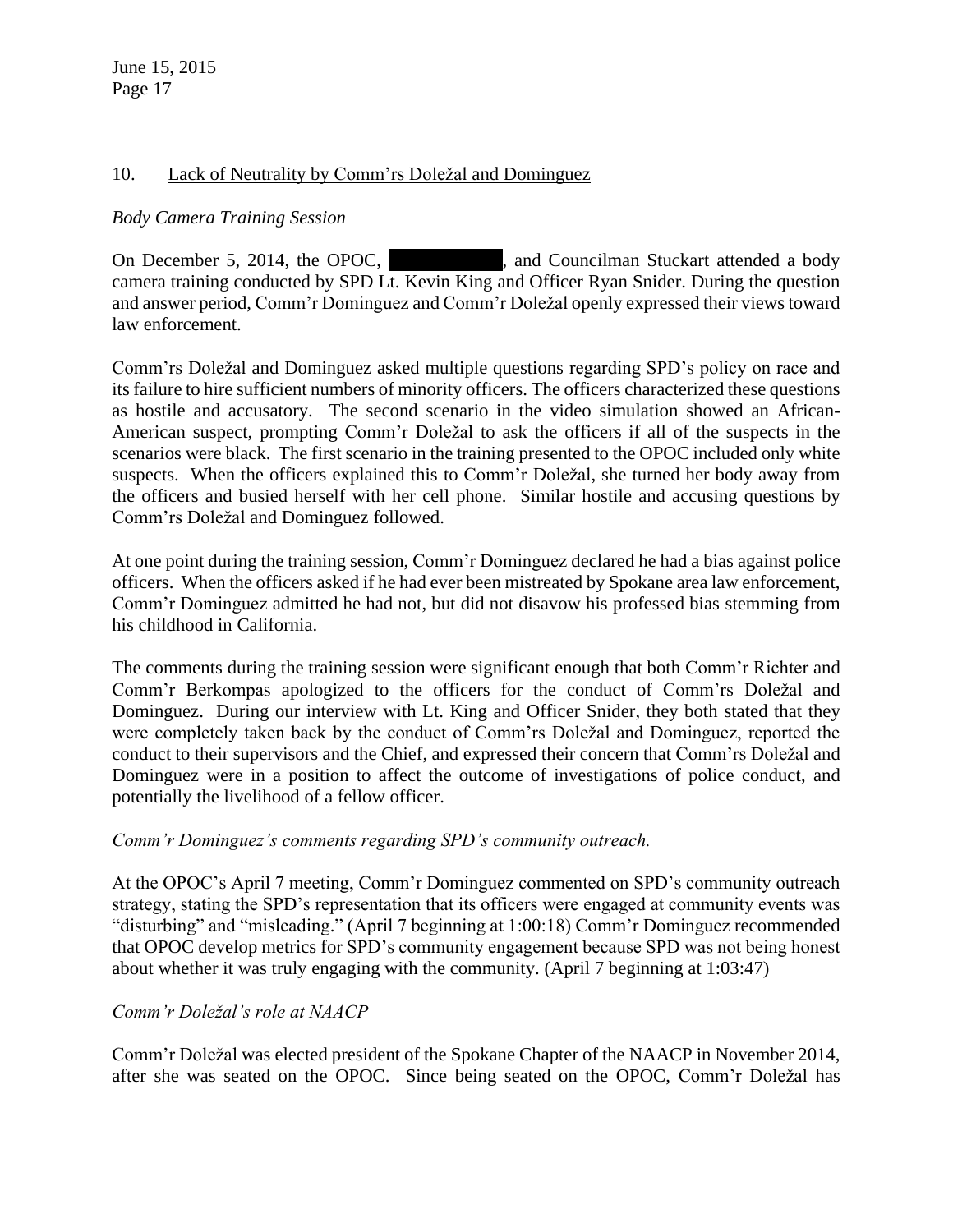participated in protests reacting to recent police shootings, including protests in Spokane, Pasco and Baltimore, and has spoken and written on racism and police violence.

In the OPOC's June 2 meeting, Comm'r Doležal disclosed she had been in communication with the family of Lorenzo Hayes. Mr. Hayes recently had died while in custody at the Spokane County Jail shortly after he was arrested by SPD. Comm'r Doležal stated her communications with the family were done in her role as NAACP president.

## *Flyer for April 21 Presentation on Race and Policing*

Comm'r Richter communicated his concerns about Comm'r Doležal's inability to put her biases aside to Council members Waldref and Fagan on several occasions. Comm'r Richter opined that any real or perceived bias by OPOC commissioners placed the mission of the OPO at risk because citizens or police may come to believe that they would not be treated fairly. (Ex. E) Comm'r Richter attached a flyer issued by the OPOC at Comm'r Doležal's direction, as an example of OPOC actions that were creating the perception of bias. The flyer advertised Prof. Byrne's presentation entitled "Community Dialogue: Race & Policing" and included a photo of two young African-American children holding up signs that read "Don't Shoot". (Ex. F)

#### **Conclusions**

1. The Named Commissioners harassed in the workplace by collectively and individually creating an intimidating, hostile, and offensive environment.

The Named Commissioners repeatedly engaged in behavior that belittled and discounted and her abilities, while simultaneously demanding that she perform tasks that were more properly within the purview of the Police Ombudsman. During televised hearings they frequently misrepresented and criticized activities and job performance. The Named Commissioners each interacted with her as if she were an employee of the OPOC who was to be directly supervised only by the OPOC.

The Named Commissioners created a hostile and intimidating environment by demanding she perform tasks which they individually assigned and demanding that she prioritize those tasks above those which were part of her job description. The Named Commissioners repeatedly used the implied threat of a negative evaluation and repeated criticism in public meetings to intimidate Hollwedel.

made it clear to the Named Commissioners that their treatment of her was unacceptable and sought the help of HR, the Mayor's Office, and the City Attorney's Office. Despite repeated warnings to the OPOC, the Named Commissioners' individually, and OPOC counsel, the conduct continued.

#### *a. Comm'r Doležal violated the City Workplace Harassment policy.*

Comm'r Doležal engaged in conduct that humiliated, insulted or degraded by: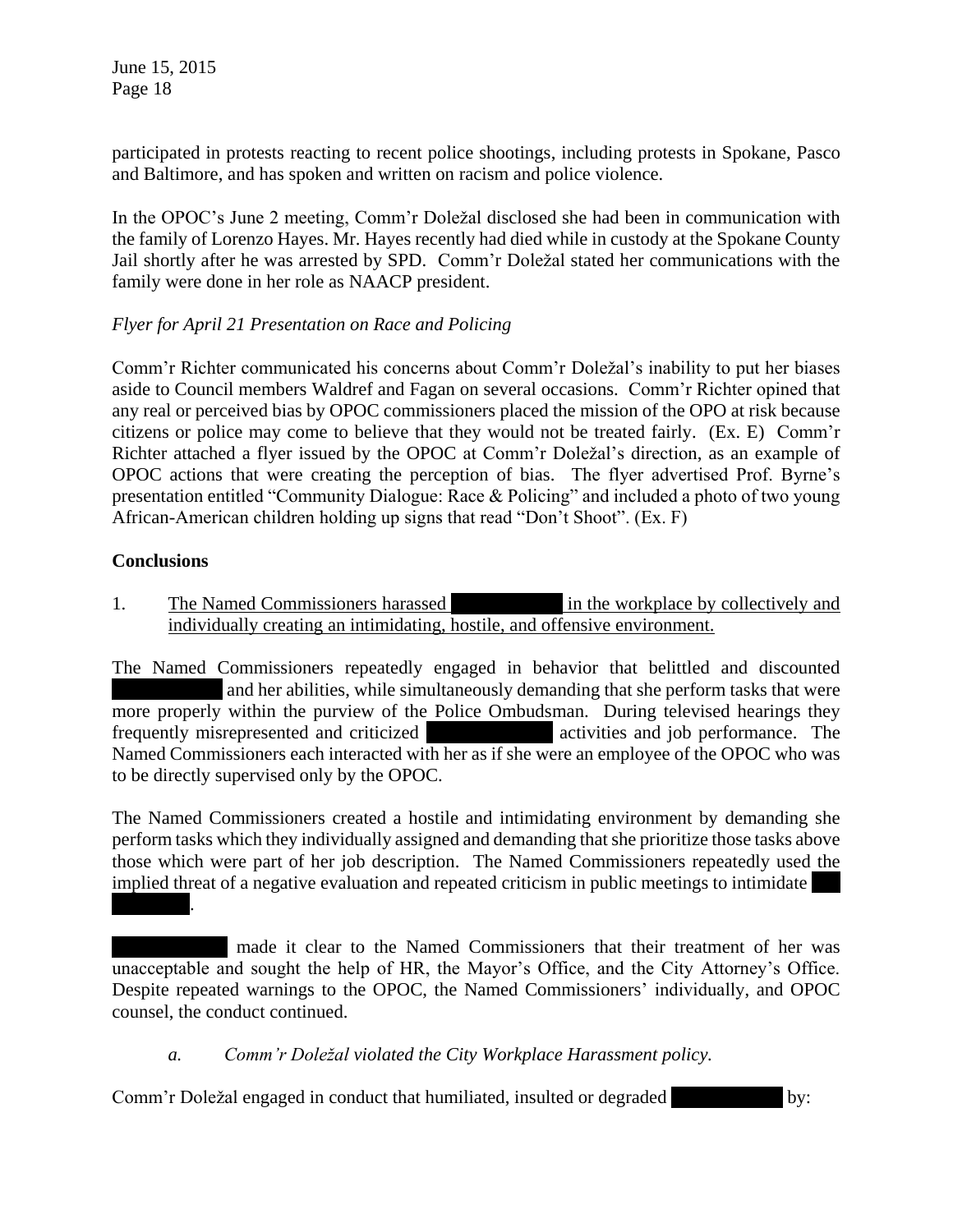$(1)$  representing in OPOC public meetings that was not accepting complaints from members of the public,

 $(2)$  implying in a public meeting that  $\blacksquare$  was delaying providing her job description to the OPOC,

 $(3)$  implying in public meetings that  $\blacksquare$  was engaging in unnecessary trainings,

 $(4)$  chastising for creating a draft informational flyer on the OPOC without first obtaining authorization from OPOC,

(5) representing that had left the OPO unstaffed while she attended a weeklong mediation training, and

(6) directing an SPD employee to disregard email requesting information.

*b. Comm'r Berkompas violated the City Workplace Harassment policy.*

Comm'r Berkompas created an atmosphere of intimidation and hostility by:

 $(1)$  forbidding from seeking Mr. Burns' advice and input,

(2) demanding to know why had not altered the OPO voice mail announcement within a week of Mr. Burns' departure and repeating the demand a few days later,

(3) attempting to obtain information concerning Comm'r Richter's proposal to adopt an OPO etiquette policy and reacting angrily when suggested he ask Comm'r Richter directly,

 $(4)$  implying in a public meeting that  $\blacksquare$  would use her mediation training to perform the duties of the Police Ombudsman, despite explanation that mediation training was a standard part of the Assistant's training,

 $(5)$  pressuring to make changes to OPOC meeting minutes that she concluded did not accurately reflect what had been recorded at the meeting,

 $(6)$  repeatedly criticizing  $\blacksquare$  performance in public meetings while also pushing the OPOC to conduct an evaluation of her performance,

(7) attempting to direct day-to-day activities, despite being informed that OC did not directly supervise the OPOC did not directly supervise

(8) generally expressing disrespect for position, work and person.

*c. Comm'r Dominguez violated the City Workplace Harassment policy.*

Comm'r Dominguez treated  $\lim_{n \to \infty}$  in a humiliating, insulting, or degrading manner by:

 $(1)$  demanding that  $\blacksquare$  should prioritize his travel reimbursement request over OPO business and criticizing her job performance when she did not,

(2) treating rudely and angrily when the Finance Department did not process his paperwork as quickly as he would have liked,

(3) accusing of acting like she did not care and criticizing her facial expressions and body language during the April 13 subcommittee meeting, and

(4) treating  $\frac{1}{3}$  in an angry and agitated manner during the same April 13 meeting.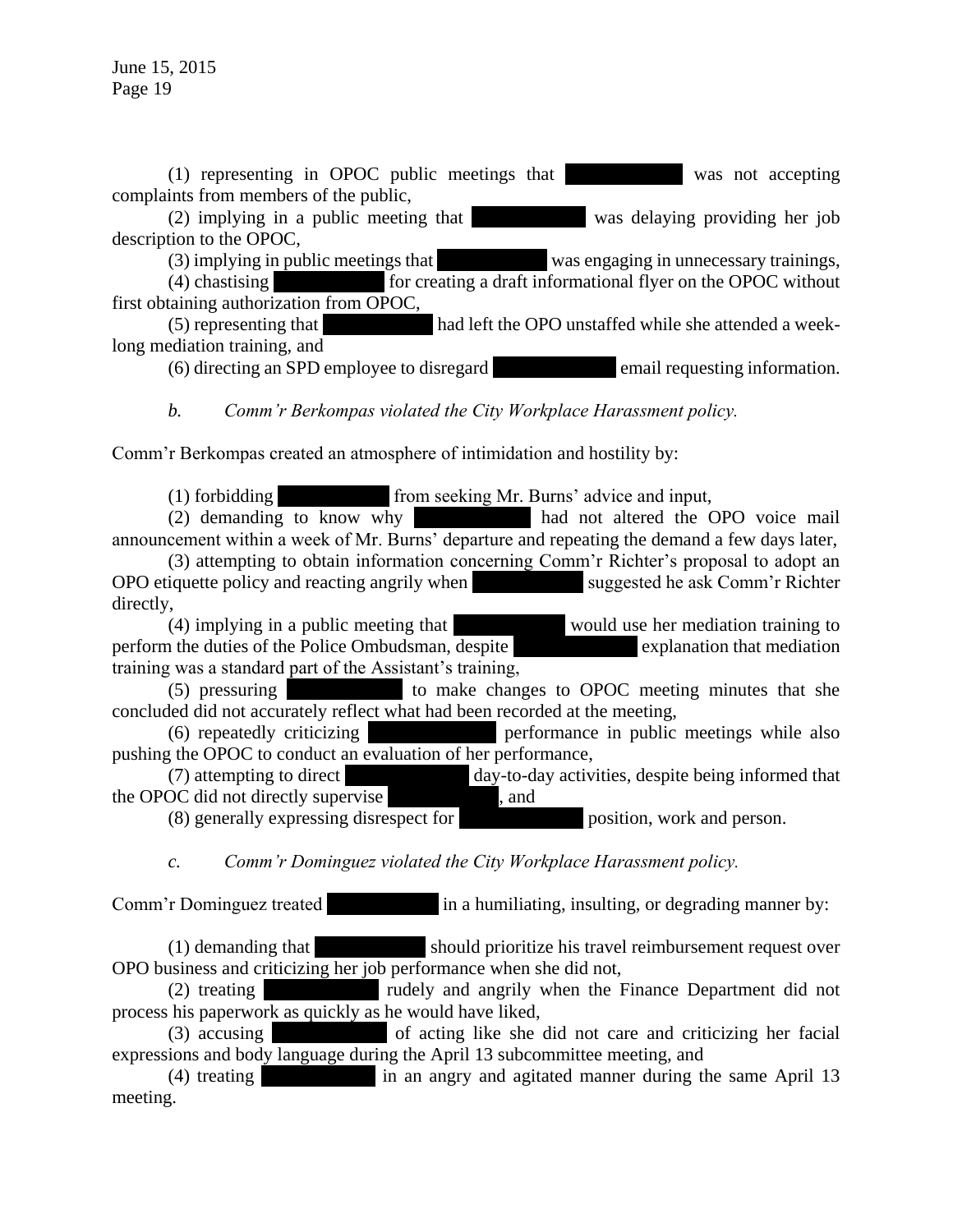2. The Named Commissioners abused their authority by exceeding the scope of the OPOC ordinance and charter provisions by taking onto themselves the duties reserved to the Police Ombudsman.

alleged the Named Commissioners exceeded their authority by directing her to draft procedures and policies for the OPO and seeking to evaluate her job performance before a new Police Ombudsman was hired.

*a. Because the OPOC ordinance can be construed to require the OPOC to conduct individual evaluations of OPO staff, we conclude the OPOC's attempts to create a procedure for such evaluations was not an abuse of authority.*

The SMC 04.32.150(B)(7) directs that the OPOC shall "[c]onduct and approve evaluations of the OPO and OPO personnel." We interviewed council members and City Assistant Attorneys regarding the intent of this provision. All expressed surprise that the ordinance appears to authorize the OPOC to evaluate individual staff members who report directly to the Police Ombudsman and are City employees. Nevertheless, the language of the ordinance can reasonably be construed to provide for exactly that. Therefore, we cannot find that by attempting to establish a procedure for evaluating that the Named Commissioners violated the ordinance. Nevertheless, we do find that pursuing the evaluation after the complaint was filed was retaliatory.

# *b. Comm'rs Doležal and Berkompas abused their authority by attempting to directly supervise OPO personnel.*

Our investigation also uncovered many instances of the Named Commissioners attempting to directly supervise OPO personnel. SMC 04.32.150 contains no provision allowing the OPOC to directly supervise OPO personnel. The City Charter emphasizes the independence of the OPO and its employees. Charter art. XVI, §129(C).

Comm'r Berkompas acted outside his authority when he directed to cease substantive communications with Mr. Burns, provided directives regarding the day-to-day operations of the OPO, created the SPOT document which purports to authorize management of the OPO and direct supervision of its staff, directed to alter OPOC minutes before they were presented to the public, directed to the subset of individual to cease recording the votes of individual commissioners in the minutes, and directed that she should disregard a request from Comm'r Richter that his votes be recorded.

Comm'r Doležal acted outside her authority by reprimanding for performing duties within the scope of her job description without first obtaining approval from the OPOC, including following up on comments made at an OPOC meeting by requesting additional information from SPD and drafting the Tri-Fold with the help of Comm'r Richter. Comm'r Doležal acted outside her authority by attempting to set the priorities of the OPO and direct its day-to-day activities individually and in conjunction with Comm'r Berkompas.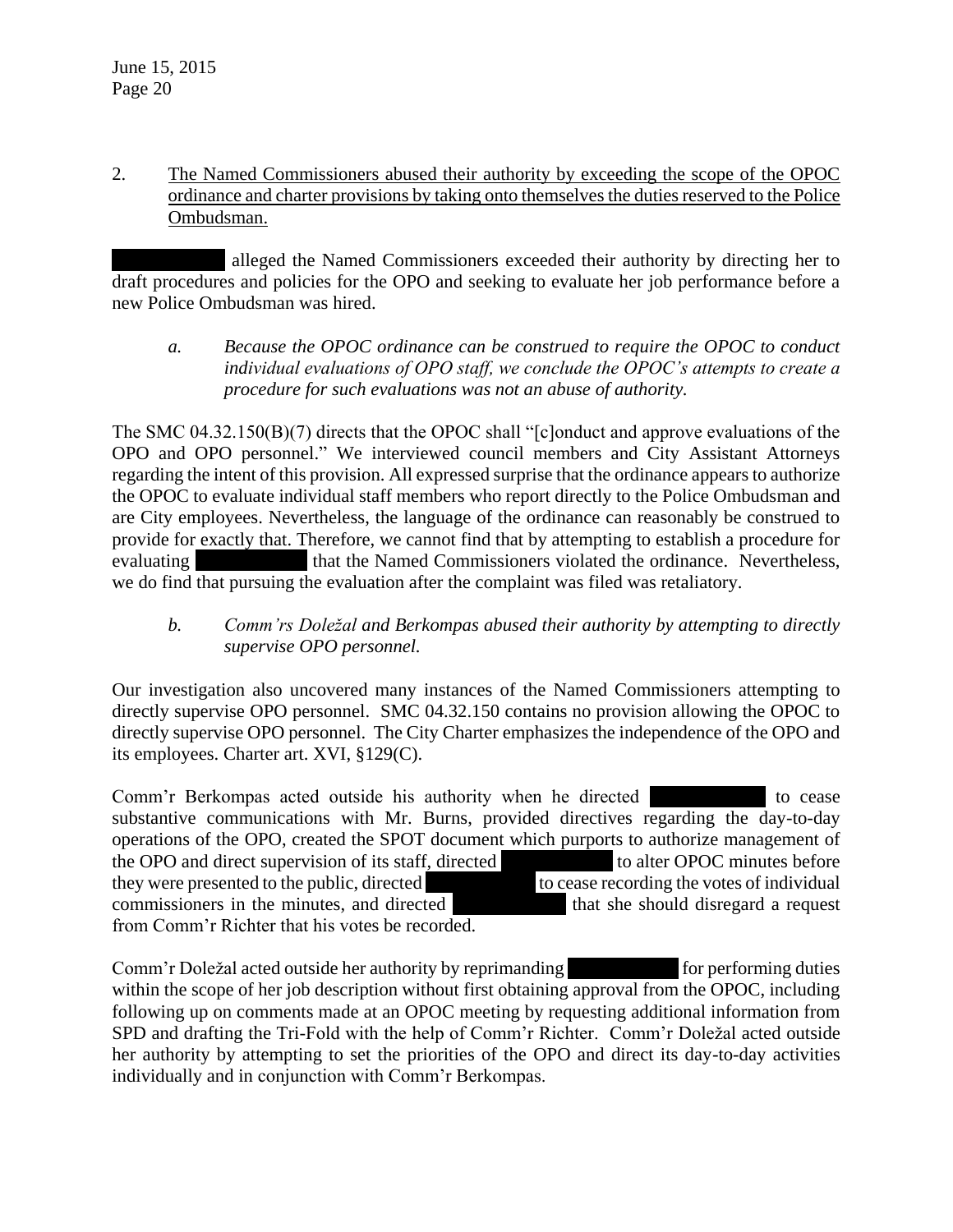In reaching this conclusion, we considered whether the OPOC was simply attempting to fill a void that was created by Mr. Burns' departure from the OPO. Although the absence of a Police Ombudsman likely exacerbated the problem, witnesses affirmed the commissioners attempted to direct the activities of the OPO prior to his departure. Further, when Mr. Burns was available to provide direction to  $\qquad \qquad$ , she was ordered not to seek his input.

### *c. The Named Commissioners abused their authority by pushing to "wipe and reload" OPO policies and procedures before a new ombudsman could be hired.*

It is the prerogative of the Police Ombudsman to propose rules and procedures required for the discharge of his or her duties, including the internal office procedures for processing complaints. SMC 04.32.030(P). The OPOC shall "approve" OPO policies, procedures, rules, and goals. SMC 04.32.150(B)(2), (3), (6). The OPOC shall "review, comment on and assist in *maintaining* policies, procedures and operating principles for the OPO." SMC 04.32.150(J)(8) (emphasis added). The ordinance does not authorize the OPOC to *create* policies or procedures.

The Named Commissioners abused their authority when they directed to draft OPO policies and procedures. It is apparent from comments by the Named Commissioners during their monthly meetings and Comm'r Dominguez's comments during his meeting with Ms. Hollwedel on April 13, that the intent was not to merely document existing procedures used by Ms. Hollwedel in executing her own duties. Not only had some of these policies and procedures been provided to the Commissioners by Tim Burns prior to his departure, but the Named Commissioners directed to perform a literature review in order to draft a new OPO policy and procedure manual. The Named Commissioners' comments during their hearings also establish they intended to create and approve policies and procedures so that they would be in place before a new Police Ombudsman was hired.

## 3. The Named Commissioners abused their authority by violating the OPMA and SMC  $04.32.150(J)$ .

The ordinance contemplates a transparent process through which the OPOC conducts its business in public meetings and authorizes actions through a majority vote of commissioners. SMC  $04.32.150(J)(3)$ -6). The Named Commissioners circumvented this process on a number of occasions when they decided on OPOC actions through email and telephone communications before the OPOC meetings took place.

## *a. Comm'rs Doležal and Berkompas manipulated the minutes of OPOC meetings.*

Comm'rs Doležal and Berkompas violated RCW 4.30.030 and SMC 04.32.150(J)(4)–(6) by amending and approving meeting minutes outside of and prior to OPOC public meetings. Comm'rs Doležal and Berkompas' system for amending and editing the minutes of OPOC meetings ensured that, with few exceptions, all amendments would be made prior to the meeting. Comm'r Berkompas began drafting the minutes after stopped signing minutes that she had not drafted in full. He used  $\overline{\text{notes. which Comm'}r}$  Doležal referred to as non-public documents, and then distributed the minutes to the other commissioners. He instructed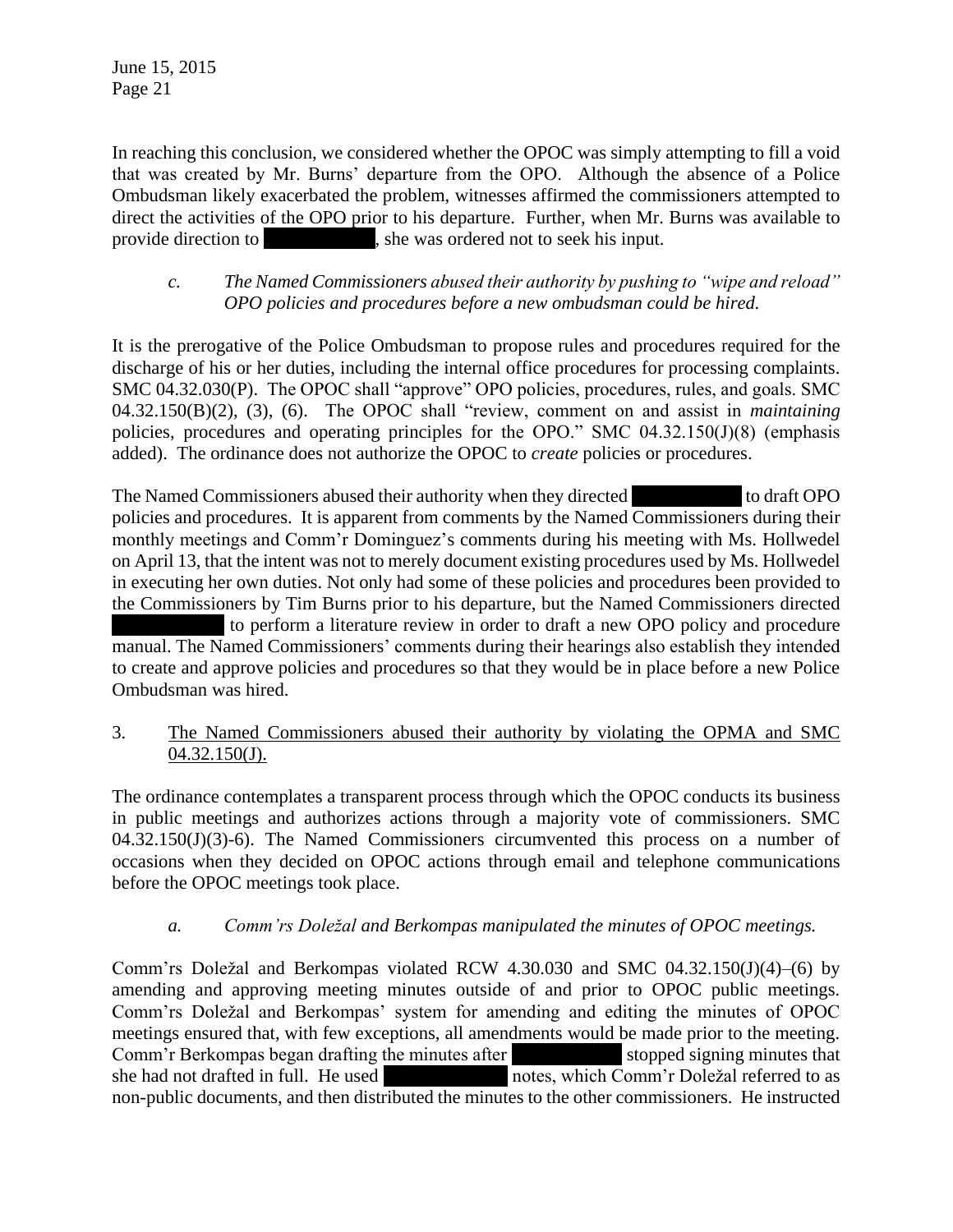them to respond to him individually to avoid any discussion of the minutes with a quorum of the OPOC. He would then amend the minutes as suggested and present them at the next OPOC meeting for a vote. This procedure kept nearly all discussion regarding the content of the minutes outside of public meetings of the OPOC.

Comm'r Berkompas also directed that minutes should not identify how particular commissioners had voted. Although the votes of individual commissioners can be determined by reviewing recordings of the OPOC meetings, the exclusion of this information from the OPOC's minutes is inconsistent with RCW 42.30.060's prohibition against secret ballots.

## *b. The Named Commissioners decided on OPOC actions prior to OPOC meetings.*

The Named Commissioners violated RCW 42.30.030 and SMC 04.32.150(J)(4)-(6) by conducting business in a series of pairs of commissioners to secure a majority vote prior to taking an official vote at OPOC meetings. According to Comm'r Conklin, the Named Commissioners communicated prior to the May 5 meeting regarding the proposal to evaluate Ms. When Comm'r Dominguez could not attend the May 5 meeting, he contacted Comm'r Conklin to ask her to provide the third vote.

The Named Commissioners appear to have also violated the OPMA and SMC 04.32.150(J)(4)-(6) by selecting a chair and vice chair prior to their December 17, 2014 meeting and at the June 2 meeting by agreeing to a previously drafted motion to authorize continued meetings with Chief Straub.

Comm'rs Doležal and Berkompas decided, without OPOC approval, to conduct monthly meetings with Chief Straub, and failed to provide public and substantive reports of those meetings.

Through their serial communications regarding OPOC actions and proposals, the Named Commissioners cut Comm'rs Richter and Conklin out of the decision making process to a substantial degree. The Named Commissioners could sometimes be swayed by modifications suggested by Comm'r Conklin, but Comm'r Richter was effectively isolated.

4. The Named Commissioners retaliated against **Music by escalating their public** criticism of her job performance and their insistence that they should evaluate her job performance.

filed her complaints on April 17, 2015. The commissioners were aware that a Whistleblower Complaint had been filed and were aware that Ms. Hollwedel had previously complained to HR and the City Attorney's Office.

At the next OPOC meeting, Comm'rs Doležal and Berkompas pushed to evaluate job performance, questioned the value of training approved for by the City, implied was neglecting her duties, and expressed concerns that was taking on the duties reserved to the ombudsperson. The treatment was so hostile that tendered her resignation the following day.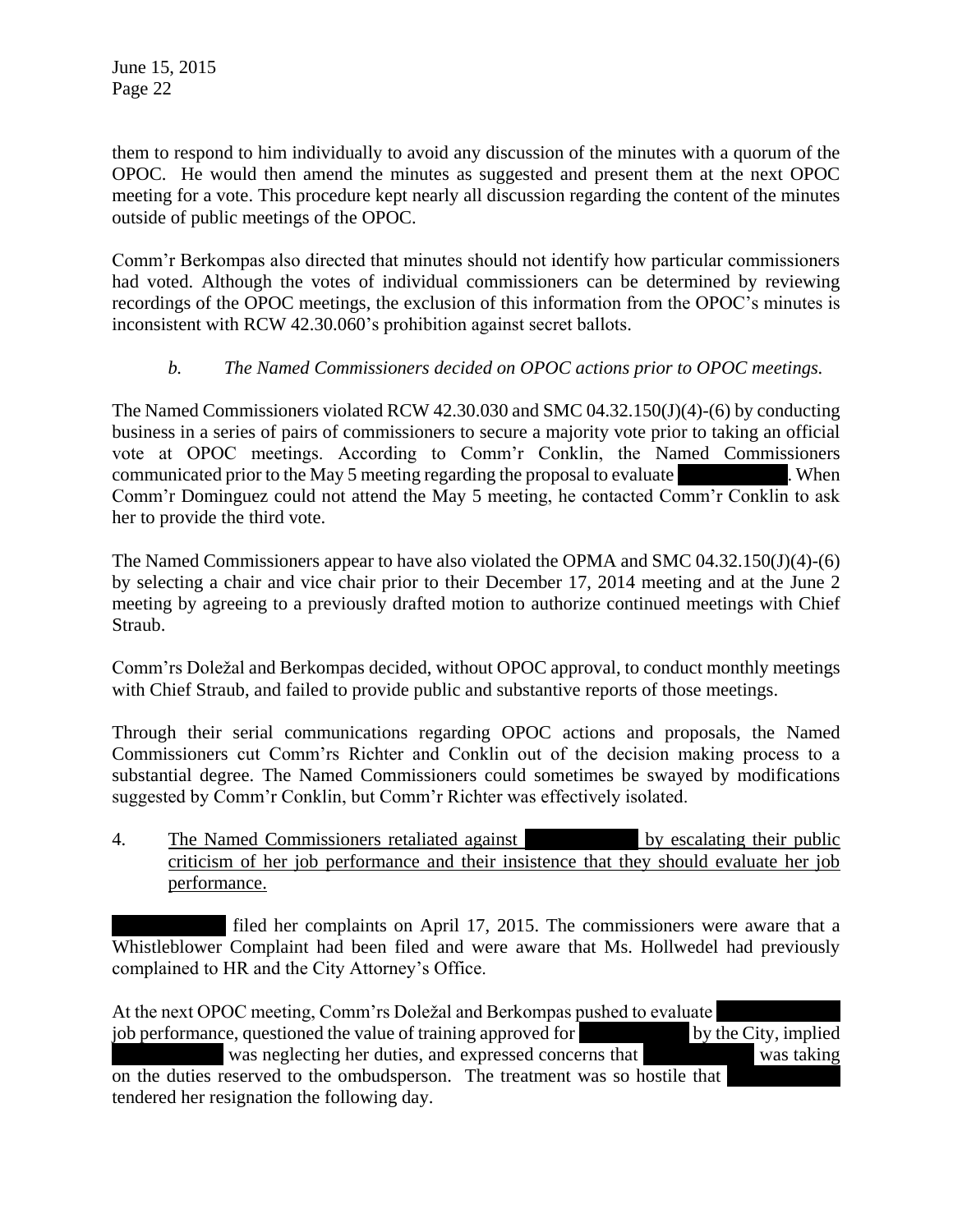Although the Named Commissioners had consistently mistreated it is more likely than not that the escalation apparent at the May 5, 2015 OPOC meeting was in retaliation for complaints.

5. Comm'rs Doležal and Dominguez have exhibited a bias against law enforcement within the scope of their activities as OPOC commissioners and in public.

Comm'rs Dominguez and Doležal have failed to satisfy SMC 4.32.150(E)'s requirements of fairness and impartiality. Both have exhibited real or perceived biases against law enforcement during their encounters with law enforcement and at OPOC meetings. Comm'r Doležal has exhibited a real or perceived bias by participating publicly and vocally in protests of recent officerinvolved shootings and in the photograph chosen for the OPOC flyer regarding Dr. Byrnes' discussion on race and policing.

6. Comm'r Doležal's position as NAACP president is a conflict of interest with her role as a OPOC chair.

Comm'r Doležal's duties as an OPOC commissioner include (1) approving recommendations for changing SPD policies; (2) approving OPO rules for monitoring IA investigations; (3) requesting the OPO to examine SPD policy and procedure issues, including requesting additional IA investigations; and (4) communicating with the public regarding the complaint filing and investigation process. SMC 04.32.150(B). As NAACP president, she has spoken with family members of an individual who died in custody. She has been actively and publicly engaged in protests of officer-involved shootings. This position is in conflict with her ability to serve on the OPOC in an unbiased even-handed manner.

7. Comm'r Dominguez committed an act of dishonesty relating to his position as a City officer when he made false statements to investigators.

Comm'r Dominguez claimed to have no knowledge of the proposal to pass a motion to evaluate on May 5 until after that meeting took place. Immediately after his interview, Comm'r Conklin disclosed that she learned about the proposal prior to the May 5 meeting through a phone call from Comm'r Dominguez who was asking her to vote for the proposal. Comm'r Dominguez's false statement violates the City's Code of Ethics.